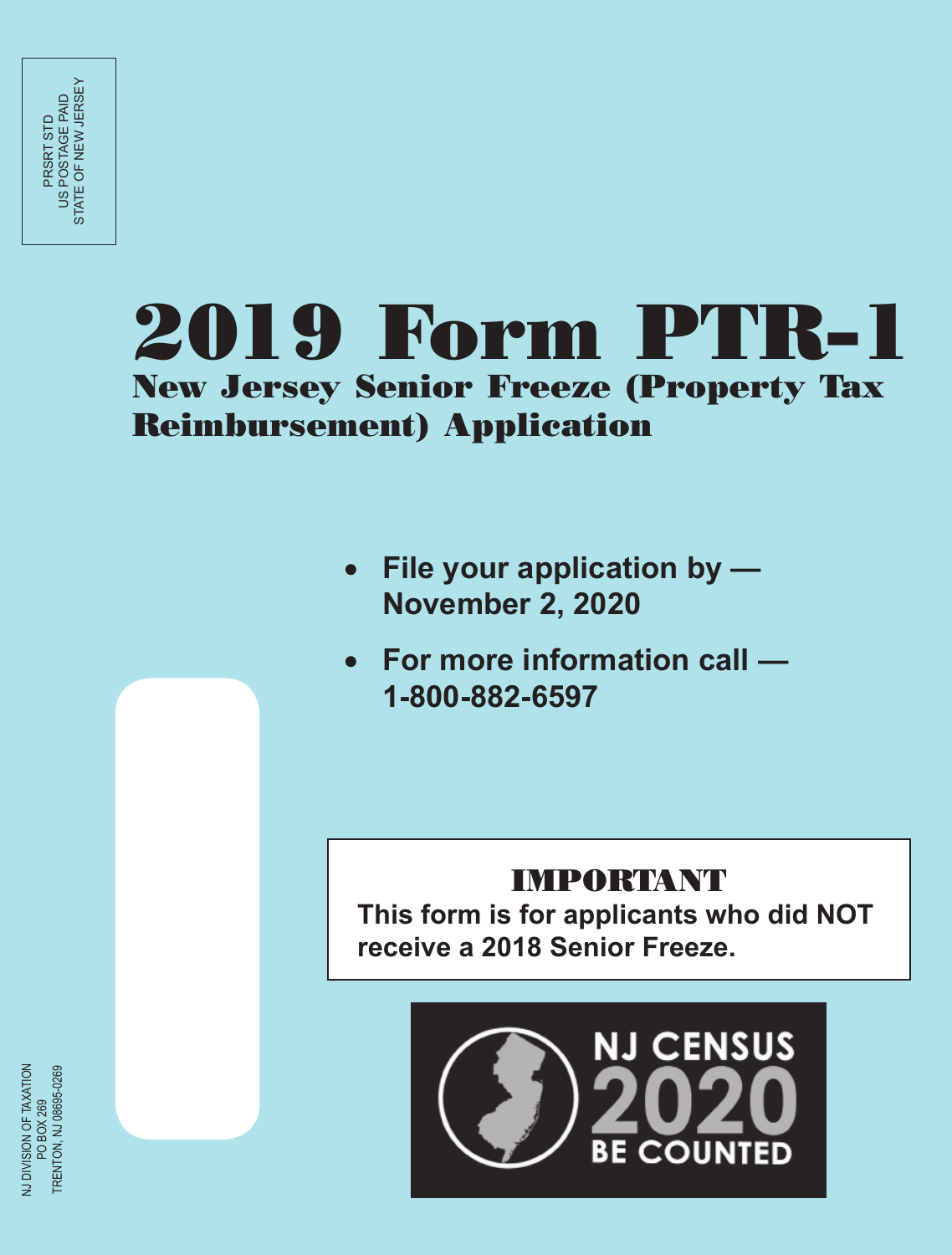# **2019 Form PTR-1 Senior Freeze (Property Tax Reimbursement) Application**

## **What You Need To Know**

- Use only blue or black ink when completing your application.
- Fill in the applicable ovals completely like this:  $\bullet$  . This will ensure that your application is scanned successfully.
- Complete all four pages and sign the application on the last page.
- Do not staple, paper clip, tape, or use any other fastening device.
- Enclose copies of your **2018** and **2019** property tax bills and proof of payment **or** Form PTR-1A. Mobile home owners, enclose documentation of annual site fees due and paid **or** Form PTR-1B.
- Homeowners who enclose Form PTR-1A *must* use the amounts of 2018 and 2019 property taxes from the boxes at line 5 in Part II of that form to complete lines 13 and 14 of Form PTR-1.
- Mobile home owners who enclose Form PTR-1B *must* use the amounts of 2018 and 2019 property taxes (site fees  $\times$  0.18) from the boxes at line 6 in Part III of that form to complete lines 13 and 14 of Form PTR-1.
- Enclose proof of age or disability for **2018** and **2019.**
- If you met the eligibility requirements for both **2018** and **2019,** you **must** file this application in order to use the amount of your **2018** property taxes to calculate your Senior Freeze in future years.
- Enter numbers within the boundaries of each box. Do not use dollar signs or dashes.

### **Print or type numbers like this:**



#### **Show dollar amounts like this:**



7. TOTAL 2018 INCOME

# **INSERT**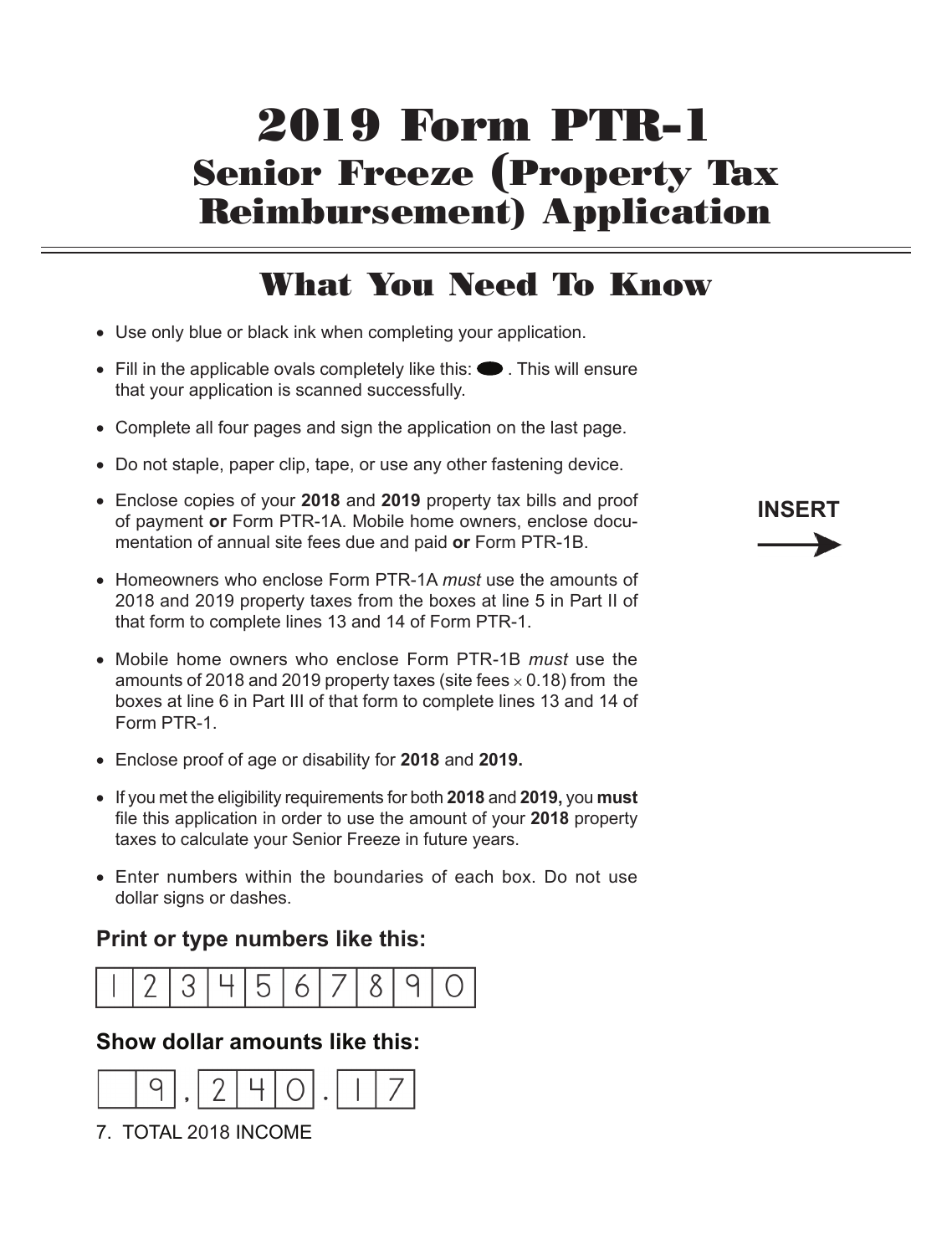# **IMPORTANT!**

**2018 Senior Freeze (Property Tax Reimbursement) Recipients.** If you applied for and received a 2018 Senior Freeze, you should have received a personalized application (Form PTR-2) preprinted with information you provided last year. If you qualify for a 2019 Senior Freeze, use the personalized application. If you have not received your personalized application, call 1-800-882-6597.

## **Introduction**

The Senior Freeze (Property Tax Reimbursement) program reimburses senior citizens and disabled persons for property tax increases. For applicants who met **all** the eligibility requirements for 2018, and again for 2019, the amount of the 2019 reimbursement will be the difference between the amount of property taxes that were due and paid by the applicant for 2018 and the amount of property taxes that were due and paid for 2019, as long as the amount paid for 2019 was greater than the amount paid for 2018. For mobile home owners, property tax means 18% of the annual site fees paid to the owner of a mobile home park.

Homeowners and mobile home owners who are receiving Homestead Benefits and/or Property Tax Credits or Deductions also can receive the Senior Freeze if they meet the eligibility requirements. However, the total of all property tax relief benefits that you receive for 2019 (Senior Freeze, Homestead Benefit, Property Tax Deduction for senior citizens/disabled persons, and Property Tax Deduction for veterans) cannot be more than the amount of your 2019 property taxes (or rent/site fees constituting property taxes).

**Spouse/Civil Union Partner.** Any reference in this booklet to a spouse also refers to a spouse who entered into a valid same-sex marriage in another state or foreign nation and a partner in a civil union (CU) recognized under New Jersey law.

## **Impact of State Budget**

**Eligibility requirements, including income limits, and benefits available under the Senior Freeze program are subject to change by the State Budget.** 

Any changes to the eligibility requirements and benefit amounts for 2019 will not be finalized until the completion of the State Budget that must be

adopted by July 1, 2020. This means that the requirements, including the income limits, that are listed under "Eligibility Requirements" in these instructions may be changed by the State Budget.

For updated information on any budgetary changes to this program, check the Division of Taxation's website at *www.state.nj.us/treasury/ taxation/ptr/index.shtml* or call 1-800-323-4400.

## **Eligibility Requirements**

To qualify for the 2019 Senior Freeze, an applicant must meet all of the following requirements. (Also see "Impact of State Budget" above.)

- You must have been age 65 or older as of December 31, 2018, OR actually receiving federal Social Security disability benefit payments on or before December 31, 2018, and on or before December 31, 2019. You do **not** qualify if the federal Social Security disability benefits you (or your spouse) were receiving were received on behalf of someone else; **and**
- You must have lived in New Jersey continuously since December 31, 2008, or earlier as either a homeowner or a renter; **and**
- You must have owned and lived in your home (or have leased a site in a mobile home park on which you have placed a manufactured or mobile home that you own) since December 31, 2015, or earlier (and you still owned and lived in that home on December 31, 2019); **and**
- You must have paid the **full amount** of the property taxes due on your home: For 2018: By June 1, 2019, **and** For 2019: By June 1, 2020; **and**
- Your total annual income must have been: For 2018: \$89,013 or less, **and** For 2019: \$91,505 or less.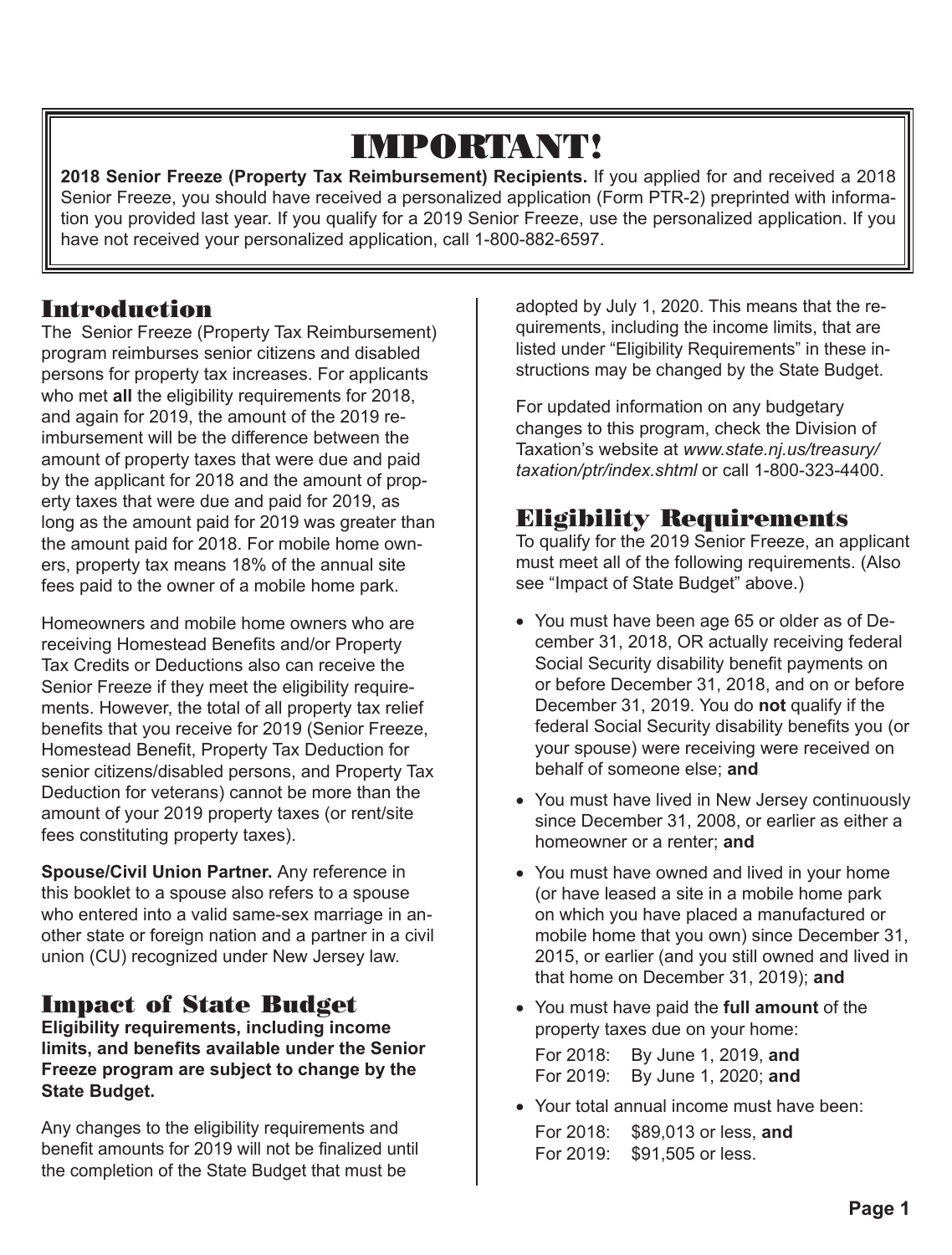#### **2019 Form PTR-1 Instructions**

These limits apply regardless of your marital/ civil union status. However, if your status at line 1 and/or line 2, Form PTR-1, was married/CU couple, and you lived in the same household, you must combine your incomes for that year.

You **cannot** apply for a Senior Freeze for a:

- Vacation home or "second home"; **or**
- Property that you rent to someone else; **or**
- Property that consists of more than four units; **or**
- Property with four units or less that contains more than one commercial unit.

You also **cannot** apply if you:

- Received a 100% exemption from paying property taxes as a totally and permanently disabled veteran;
- Made P.I.L.O.T. (Payments-in-Lieu-of-Tax) payments to your municipality. These payments are not considered property taxes.

**Life Estate (Life Tenancy).** You are considered the owner of the property if you have life estate rights or hold a lease for 99 years or more. You must include with your application a copy of an official document (e.g., deed, lease) establishing your right to occupy the property.

**If you moved to your current home between January 1, 2016, and December 31, 2017, AND** you filed for and received a reimbursement for property taxes (or mobile home park site fees) paid for the last full tax year that you occupied your previous home, you may be eligible to file a Senior Freeze application for 2019 if you meet all the other eligibility requirements. Go to *www.state. nj.us/treasury/taxation/ptr2year.shtml* to see if you qualify, then call the Senior Freeze Hotline at 1-800-882-6597 for assistance.

### **Reminder**

The Homestead Benefit and Senior Freeze (Property Tax Reimbursement) programs are separate programs, and separate applications must be filed every year for each program.

## **Income Standards**

With very few exceptions, **all income** that you received during the year, including income that you are not required to report on your New Jersey Income Tax return, must be taken into account to determine eligibility for the Senior Freeze. Income limits for eligibility are subject to adjustment annually.

If you have a loss in one category of income, you can apply it against income in the same category. However, if you have a net loss in one category of income, you **cannot** apply it against income or gains in a different category. In the case of a net loss in any category, leave that line blank.

#### **Examples of possible sources of income (gross amounts unless otherwise noted):**

- Social Security Benefits (including Medicare Part B premiums) paid to or on behalf of the applicant;
- Pension and Retirement Benefits (including annuity or IRA distributions and benefit payments from foreign countries);
- Salaries, Wages, Bonuses, Commissions, and Fees;
- Unemployment Benefits;
- Disability Benefits, whether public or private (including veterans' and black lung benefits);
- Interest (taxable and exempt);
- Dividends;
- Capital Gains;
- Net Rental Income;
- Net Profits From Business:
- Net Distributive Share of Partnership Income;
- Net Pro Rata Share of S Corporation Income;
- Support Payments;
- Inheritances:
- Rovalties:
- Fair Market Value of Prizes and Awards;
- Gambling and Lottery Winnings (including New Jersey Lottery);
- Bequests and Death Benefits;
- All Other Income.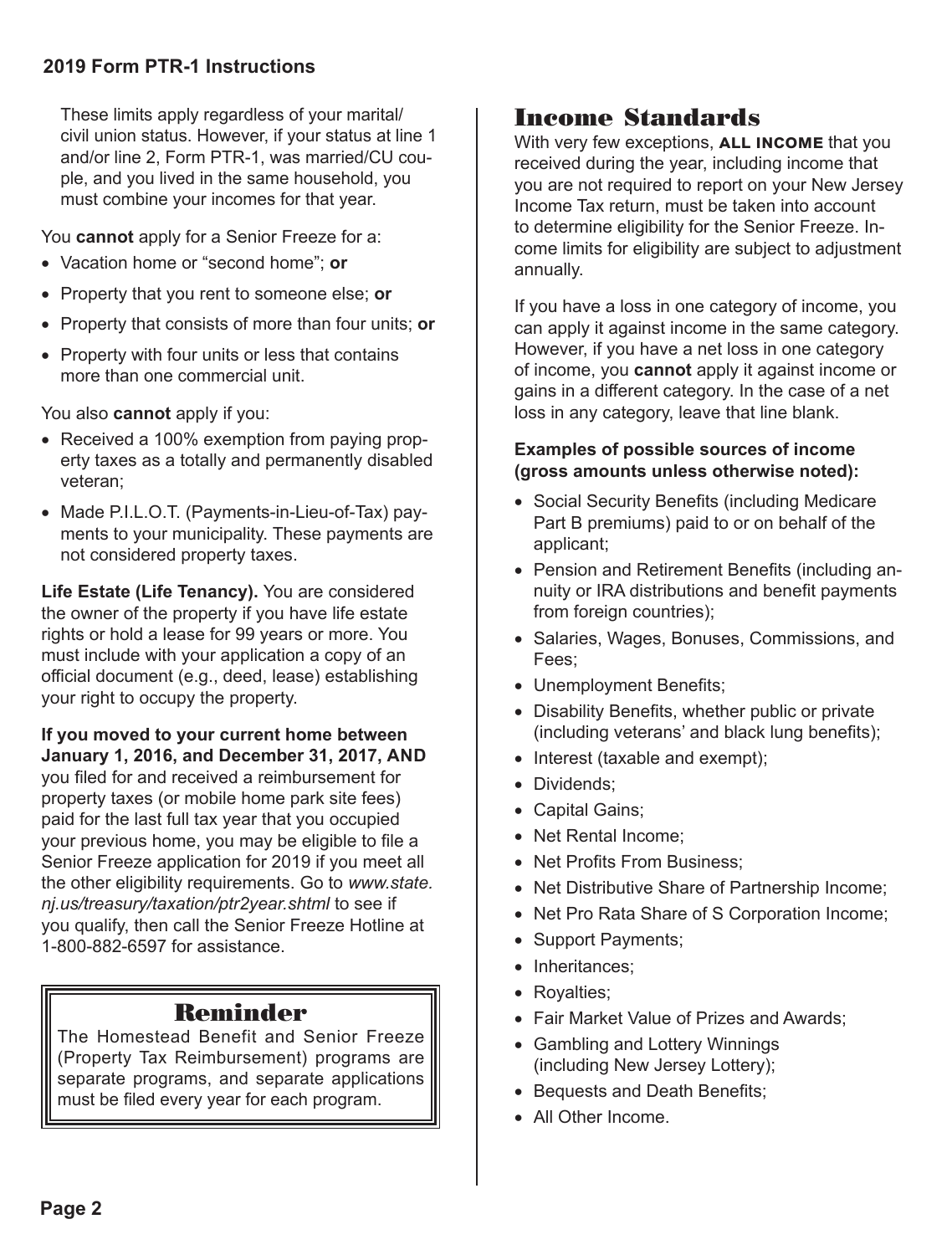#### **Sources of income that should NOT be taken into account to determine eligibility:**

- Reparation or restitution payments to victims of National Socialist (Nazi) persecution; returns of property (tangible or intangible) seized, lost, or misappropriated as a result of Nazi actions or policies and any cash values in replacement of such property; payments of insurance policies purchased by victims of Nazi persecution; and any accumulated or accrued interest on such;
- Benefit amounts received under the New Jersey State Lifeline Credit Program/Tenants Lifeline Assistance Program;
- Benefits received as either New Jersey Homestead, FAIR, or SAVER rebates;
- Senior Freeze (Property Tax Reimbursement) benefits;
- Capital gains on the sale of a principal residence of up to \$250,000 if single, and up to \$500,000 if married/CU couple. Capital gains in excess of the allowable exclusion must be included in income. (Capital gains and the exclusion of all or part of the gain on the sale of a principal residence are calculated in the same manner for both federal and State Income Tax purposes.);
- Stipends from the Volunteers in Service to America (VISTA), Foster Grandparents, and Workforce 55+ programs; and programs under Title V of the Older Americans Act of 1965;
- Proceeds received from a spouse's life insurance policy;
- Proceeds received by the beneficiary of a Special Needs Trust;
- Proceeds received from viatical settlements;
- Agent Orange payments;
- Reparation payments to Japanese Americans by the federal government pursuant to sections 105 and 106 of the Civil Liberties Act of 1988, P.L. 100-383 (50 U.S.C. App. 1989b-4 and 1989b-5);
- Rewards involving health care fraud or abuse that apply to N.J.A.C. 10:49-13.4;
- Rollovers from one financial instrument (pension, annuity, IRA, insurance contract or other retirement benefit) to another financial instrument;
- Tax-free exchanges of a policy or contract handled between two insurance companies;
- Insurance policyholder's original contributions if demutualization of the policy occurs;
- Income Tax refunds (New Jersey, federal, and other jurisdictions).

## **Filing Requirements Due Date November 2, 2020**

Eligible applicants must file the 2019 Senior Freeze application (Form PTR-1) on or before November 2, 2020. Applications postmarked on or before the due date are considered to be filed on time. Applications postmarked after the due date are considered to be filed late.

## **Proof of Age/Disability**

Applicants age 65 or older must submit proof of age with their applications. Examples of acceptable documentation include copies of the following:

- Birth certificate;
- Driver's license;
- Church records

Applicants who are not age 65 or older, but are receiving federal Social Security disability benefit payments, must submit a copy of the Social Security Award Letter indicating that the applicant was receiving benefit payments. An applicant does not qualify if receiving benefits on behalf of someone else.

### **Proof of Payment**

Applicants are required to submit with their applications proof of the amount of property taxes that were due **and** paid. The Division of Taxation will accept copies of the following:

#### **Homeowners**

- **1. Property tax bills** for both 2018 and 2019, **along with**
- **2. Proof of the amount of property taxes paid,**  which can be either:
	- a. Copies of cancelled checks or receipts for both 2018 and 2019 showing the amount of property taxes paid; or
	- b. Copies of Form 1098 for both 2018 and 2019 that you received from your mortgage company showing the amount of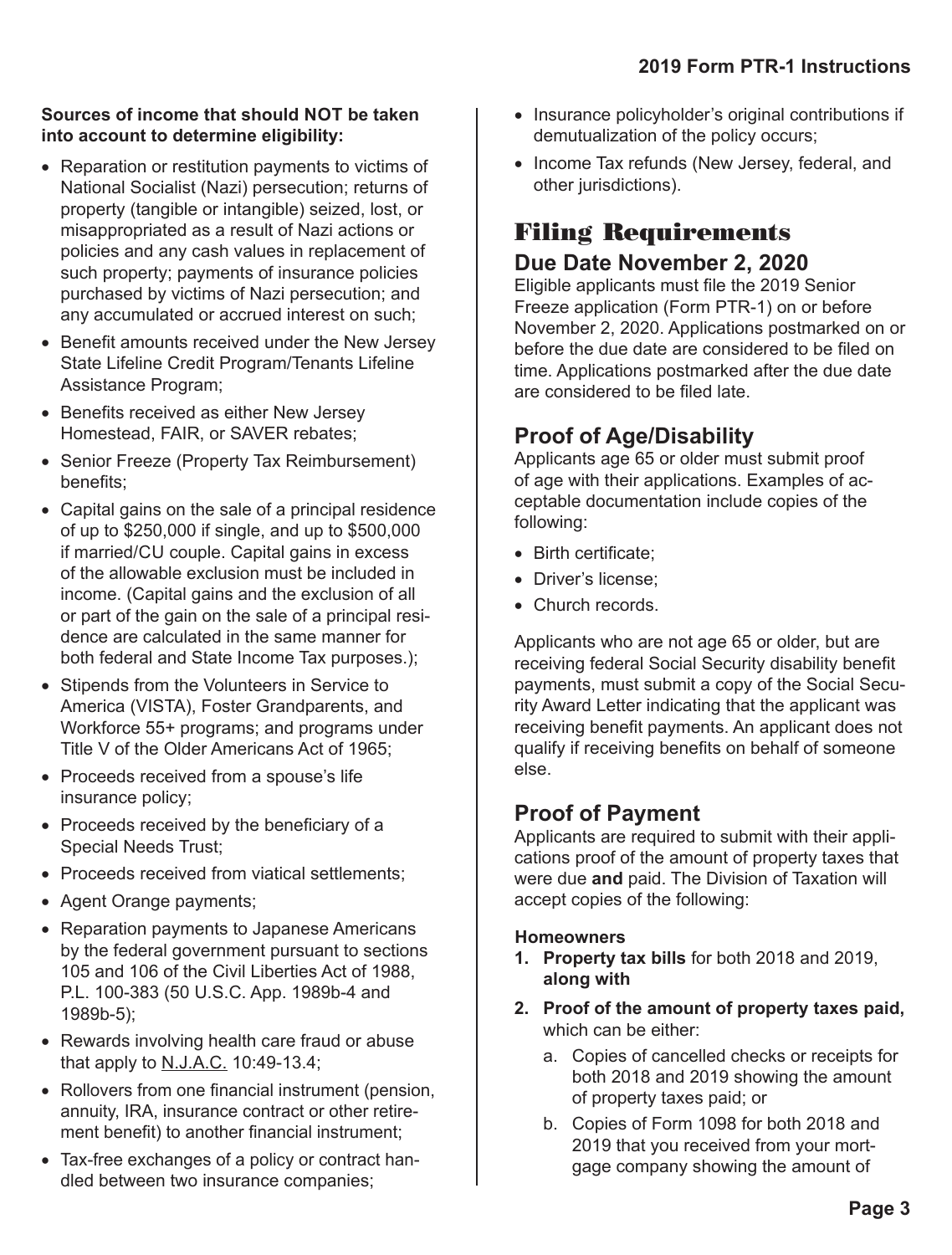#### **2019 Form PTR-1 Instructions**

property taxes that were paid out of your escrow account.

**Verification Form.** We realize that you may not be able to locate your 2018 and 2019 property tax bills or proof of the amount of taxes paid. For your convenience, we have included a form in this booklet (Form PTR-1A) that you can submit as proof. Form PTR-1A also is available on the Division of Taxation's website at *www.state.nj.us/treasury/taxation/ ptr/printform.shtml*.

Note: If you use Form PTR-1A, you must **have your local tax collector complete and certify Part II as to the amount of property taxes due and paid for both 2018 and 2019. Enclose the completed verification form with Form PTR-1.** 

**Co-ops and continuing care retirement facilities.** Residents of cooperative dwelling units and continuing care retirement facilities must get a statement from their management indicating their share of property taxes paid for the residential unit they occupy and submit the statement with Form PTR-1.

**Multiple owners (if property is owned by more than one person, other than husband and wife or civil union partners).** If title to the property is held by the eligible applicant with others as tenants in common or joint tenants (except in the case of a husband and wife or civil union partners), the applicant is only eligible for the proportionate share of the Senior Freeze that reflects their percentage of ownership. This is true even if the other owner(s) did not live there. The shares of ownership of the property are considered to be held equally by all owners. If the shares of ownership are not equal, the applicant must provide documentation as to the percentage of ownership.

**Multiple units (if property consists of more** 

**than one unit).** If the property consists of more than one unit, the applicant is only eligible for the proportionate share of the Senior Freeze that reflects the percentage of the property used as their principal residence.

#### **Mobile Home Owners**

- **1. A copy of the contract(s) or agreement(s)**  for both 2018 and 2019 from the mobile home park showing the amount of your site fees, **along with**
- **2. Proof of the amount of site fees paid,** which can be either:
	- a. Copies of cancelled checks or receipts for both 2018 and 2019 showing the amount of site fees paid; or
	- b. A signed statement from the mobile home park management showing the amount of site fees paid for both 2018 and 2019.

**Verification Form.** In place of 1 and 2 above, mobile home owners can provide a completed Form PTR-1B, which is included in this booklet. Form PTR-1B also is available on the Division of Taxation's website at *www.state.nj.us/treasury/ taxation/ptr/printform.shtml*.

Note: If you use Form PTR-1B, you must **have the owner or manager of the mobile home park complete and certify Part II as to the amount of mobile home park site fees due and paid for both 2018 and 2019. Enclose the completed verification form with Form PTR-1.**

## **Deceased Residents**

If a person met all the eligibility requirements for 2018 and 2019, but died after 12:01 a.m. on December 31, 2019, and before filing an application, Form PTR-1 should be filed by the surviving spouse or personal representative (executor or administrator of an estate or anyone who is in charge of the decedent's personal property).

#### **Marital/Civil Union Status**

Indicate on line 1 the marital/civil union status of the applicant(s) on December 31, 2018, and indicate on line 2 the marital/civil union status of the applicant(s) on December 31, 2019. (See "Marital/ Civil Union Status" on page 6.)

#### **Name and Address**

• *Married/CU Couple (joint application):* Write the name and address of the decedent and the surviving spouse in the name and address fields. Print "Deceased" and the date of death above the decedent's name.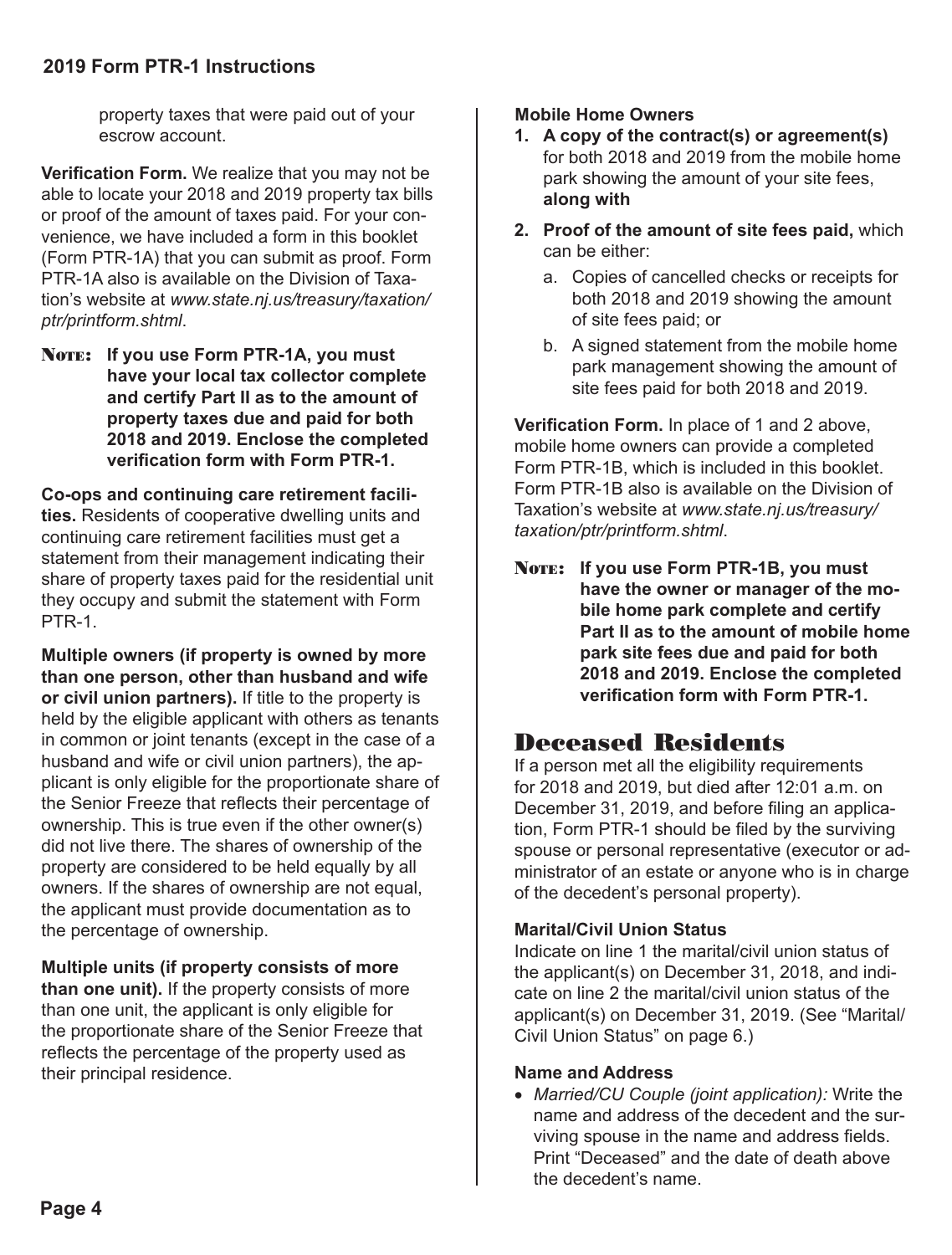• *Single:* Write the decedent's name in the name field and the personal representative's name and address in the remaining fields. Print "Deceased" and the date of death above the decedent's name.

#### **Signatures**

- *Personal representative:* If a personal representative has been appointed, that person must sign the application in their official capacity. The surviving spouse must also sign if it is a joint application.
- *No personal representative joint application:* If no personal representative has been appointed, the surviving spouse signs the application and writes "Filing as Surviving Spouse" or "Filing as Surviving Civil Union Partner" in the signature section.
- *No personal representative single application:*  If no personal representative has been appointed and there is no surviving spouse, the person in charge of the decedent's property must sign the application as "personal representative."

When a spouse dies prior to December 31, the surviving spouse must meet all the eligibility requirements for 2019 themselves. The marital/civil union status of the survivor who does not remarry or enter into a new civil union during that year is "Single."

**Check the box above the signature line and enclose a copy of the decedent's death certificate to have the check issued to the surviving spouse or estate.**

## **Senior Freeze Checks**

Checks will be mailed to qualified applicants as follows:

| If you applied                 | Your check<br>  will be issued<br>  on or before |
|--------------------------------|--------------------------------------------------|
| Before May 1, 2020             | July 15, 2020                                    |
| Between May 2 - June 1, 2020   | Sept. 1, 2020                                    |
| Between June 2 - Sept. 1, 2020 | Nov. 1, 2020                                     |
| Between Sept. 2 - Nov. 2, 2020 | Dec. 1, 2020                                     |

**Nore:** Eligibility requirements, including **income limits, and benefits available under this program are subject to change by the State Budget. Check the Division of Taxation's website at**  *www.state.nj.us/treasury/taxation/ptr/ index.shtml* **or call 1-800-323-4400 for updated information. (See "Impact of State Budget" on page 1.)**

Under New Jersey law, if you receive a Senior Freeze that is larger than the amount for which you are eligible, you must repay any excess you received. The amount you owe can be deducted from your Senior Freeze, Income Tax refund or credit, or Homestead Benefit before a payment is issued.

## **Privacy Act Notification**

The federal Privacy Act of 1974 requires an agency requesting information from individuals to inform them why the request is being made and how the information is being used.

The Division of Taxation uses your Social Security number primarily to account for and give credit for tax payments. We also use Social Security numbers in the administration and enforcement of all tax laws for which we are responsible. In addition, the Division is required by law to forward an annual list to the Administrative Office of the Courts containing the names, addresses, and Social Security numbers of individuals who file a New Jersey tax return or property tax benefit application. This list will be used to avoid duplication of names on jury lists.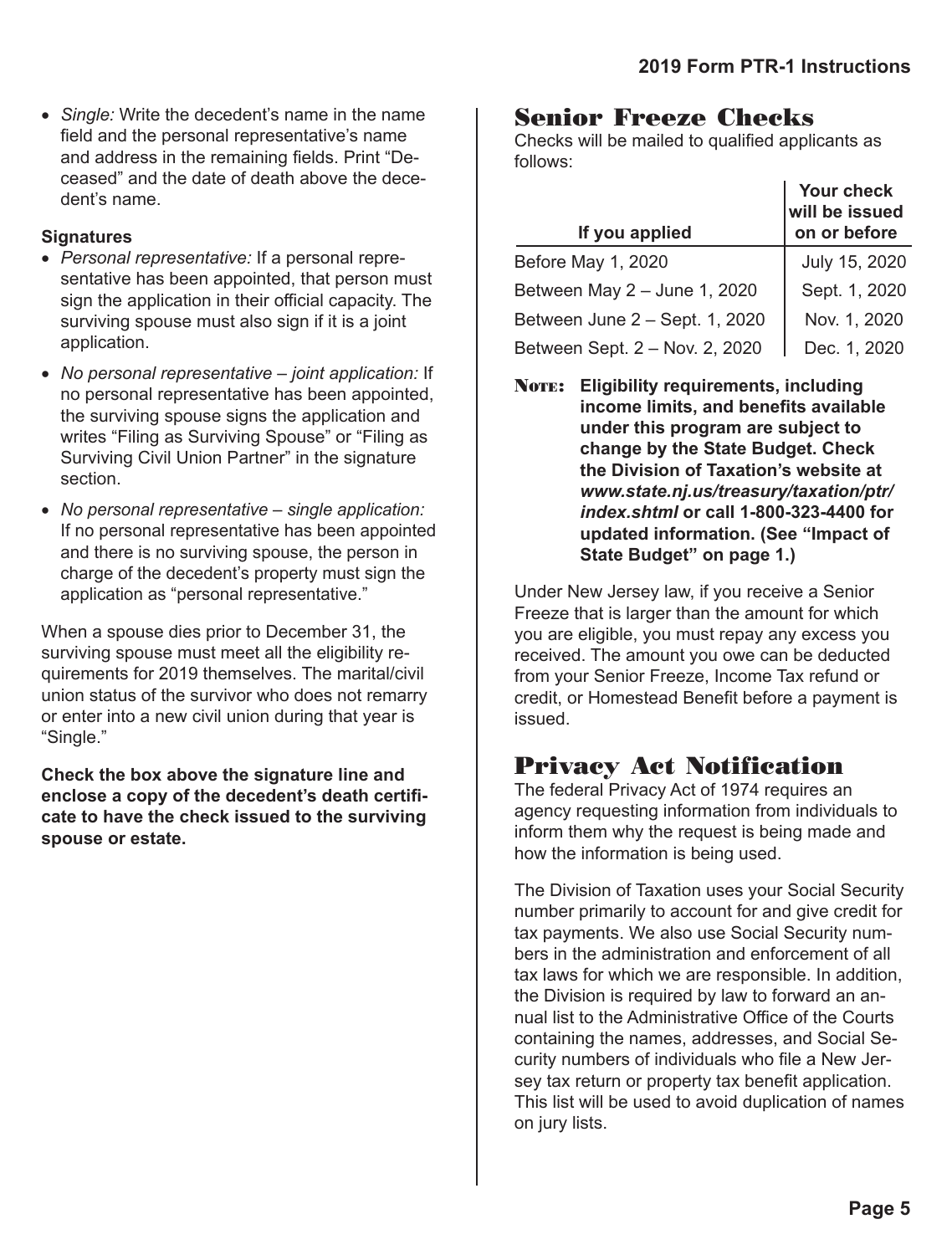## **Completing the Application**

## **Name and Address**

Place the peel-off label in the name and address section at the top of the application. You will find your preprinted name and address label inside the insert at the front of this booklet. **Do not use the mailing label if any of the information is inaccurate.** If the information on the preprinted label is incorrect or if you did not receive a preprinted label, print or type your name (last name first), complete address, and ZIP Code in the spaces provided. Include your spouse's name if your marital/civil union status as of December 31, 2019, was married/CU couple. Your check and next year's application will be sent to the address you provide.

## **Social Security Number**

If your marital/civil union status as of December 31, 2019, was single, you must enter your Social Security number in the space provided on the application, one digit in each box  $\Box$ ). To protect your privacy, your Social Security number is not printed on your name and address label. If your status as of December 31, 2019, was married/CU couple, you must report both applicants' numbers in the order in which the names are listed on the application. If you were married or in a civil union but living apart from your spouse, and you did not have access to or receive support from your spouse's income, you are considered "Single" for purposes of this program. Enter only your Social Security number on the application.

If you (or your spouse) do not have a Social Security number, file Form SS-5 with the Social Security Administration to apply for one. If you are not eligible for a Social Security number, you must file Form W-7 with the Internal Revenue Service to get an individual taxpayer identification number (ITIN). If you applied for but have not received an ITIN by the due date, enclose a copy of your federal Form W-7 application with Form PTR-1.

## **County/Municipality Code**

Enter your four-digit county/municipality code, one digit in each box  $\Box$ ), from the table on page 14. This code identifies the county and municipality of your current residence. The county and

municipality codes in these instructions are for Division of Taxation purposes only.

**Nore:** If the local name of the place where **you live is not listed, enter the code for the municipality where the property taxes were paid on your home. (To get the name of your municipality, go to**  *www.state.nj.us/nj/gov/county/ localities.html***.)** 

## **Marital/Civil Union Status (Lines 1 and 2)**

**Line 1.** Indicate your marital/civil union status on December 31, 2018. Fill in only one oval  $\implies$ ). If you were married or in a civil union but living apart from your spouse, and you did not have access to or receive support from your spouse's income, you are considered "Single" for purposes of this program.

**Line 2.** Indicate your marital/civil union status on December 31, 2019. Fill in only one oval  $\implies$ ). If you were married or in a civil union but living apart from your spouse, and you did not have access to or receive support from your spouse's income, you are considered "Single" for purposes of this program.

## **Age/Disability Status (Lines 3 and 4)**

Fill in the oval  $\textcircled{\bullet}$  to indicate your status:

**Line 3a.** Indicate whether you were 65 or older on December 31, 2018. Fill in the appropriate oval to the right of "Yourself." If your marital/civil union status was married/CU couple, fill in the appropriate oval to the right of "Spouse/CU Partner."

**Line 3b.** Indicate whether you were actually receiving federal Social Security disability benefit payments on or before December 31, 2018. Fill in the appropriate oval to the right of "Yourself." If your marital/civil union status was married/CU couple, fill in the appropriate oval to the right of "Spouse/CU Partner."

**Line 4a.** Indicate whether you were 65 or older on December 31, 2019. Fill in the appropriate oval to the right of "Yourself." If your marital/civil union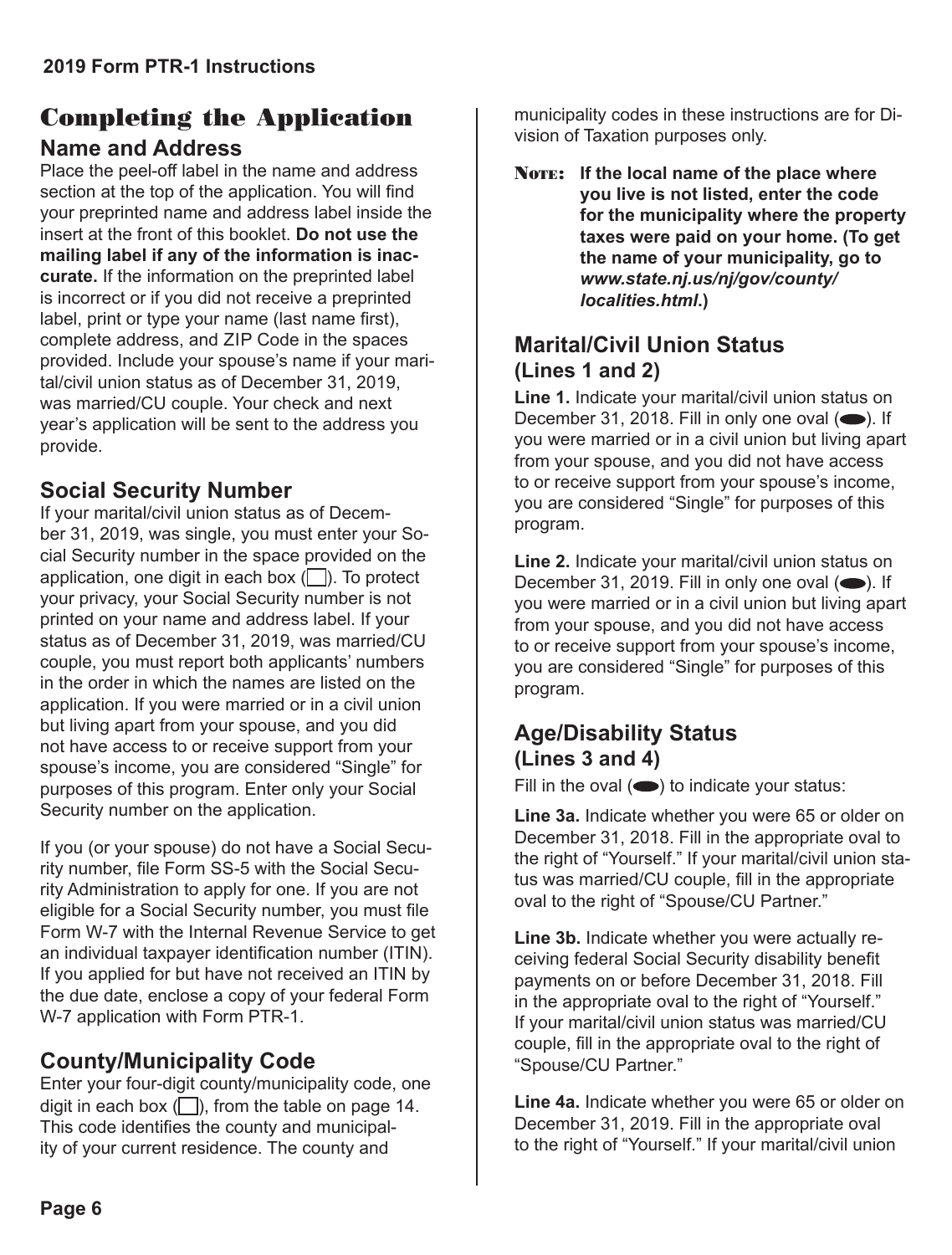status was married/CU couple, fill in the appropriate oval to the right of "Spouse/CU Partner."

**Line 4b.** Indicate whether you were actually receiving federal Social Security disability benefit payments on or before December 31, 2019. Fill in the appropriate oval to the right of "Yourself." If your marital/civil union status was married/CU couple, fill in the appropriate oval to the right of "Spouse/CU Partner."

Applicant(s) must meet the age or disability requirements for **both 2018 and 2019** to be eligible. File the application **only** if you or your spouse met the requirements.

### **Residency Requirements (Lines 5 and 6)**

**Line 5.** Fill in the "Yes" oval (•) if you lived in New Jersey continuously since December 31, 2008, or earlier as either a homeowner or a renter. If "No," **you are not eligible, and you should not file this application.**

**Line 6.** Fill in the "Yes" oval (**•**) if you owned and lived in the same home for which you are claiming the Senior Freeze (or leased a site in a mobile home park in New Jersey on which you placed a manufactured or mobile home that you own) continuously since December 31, 2015, or earlier. If "No," **you are not eligible, and you should not file this application.**

## **Important**

**You must satisfy all the requirements at lines 3, 4, 5, and 6 for BOTH 2018 AND 2019 to be eligible. File the application only if you met the requirements.** 

## **Determining Total Income (Lines 7 and 8)**

|                                    | 2018 Total Income*                                                                               | 2019 Total Income*               |                                                                                                  |  |  |  |
|------------------------------------|--------------------------------------------------------------------------------------------------|----------------------------------|--------------------------------------------------------------------------------------------------|--|--|--|
| If your total 2018<br>l income was | Then                                                                                             | If your total 2019<br>income was | Then                                                                                             |  |  |  |
| \$89,013 or less                   | You meet the income eligibility<br>requirement for 2018. Continue<br>completing the application. | \$91,505 or less                 | You meet the income eligibility<br>requirement for 2019. Continue<br>completing the application. |  |  |  |
| Over \$89,013                      | You are not eligible and should not<br>file this application.                                    | Over \$91,505                    | You are not eligible and should not<br>file this application.                                    |  |  |  |

\* **These income limits apply regardless of your marital/civil union status.** If your status at line 1 and/or line 2, Form PTR-1, was married/CU couple, you must report the combined income of both spouses/CU partners for that year.

## **Determining Total Income (Lines 7 and 8)**

Review "Income Categories" on page 8 before entering your income amounts for 2018 and 2019 on lines a through q. For a list of sources of income that you are not required to take into account to determine income eligibility, see page 3.

#### **Line 7**

**Total 2018 Income.** List all the income you received in 2018. Add the amounts on lines a through q and enter the result on line 7. If you were married or in a civil union as of December 31, 2018, and living in the same household, you must combine your income with your spouse's income. If your spouse died during 2018 and your status on December 31, 2018, was "Single," list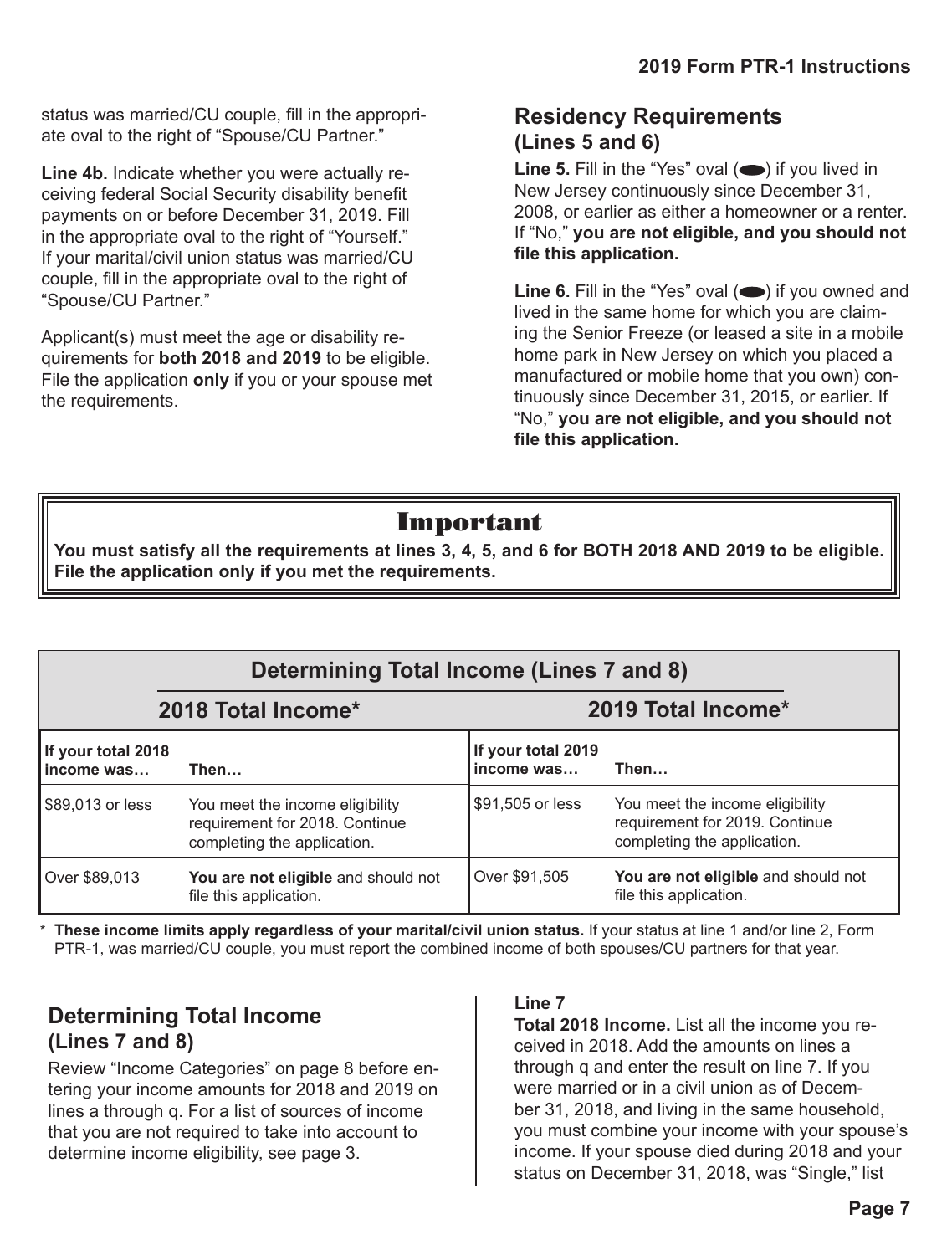#### **2019 Form PTR-1 Instructions**

only the income you yourself received (do not include your deceased spouse's income). Joint income must be apportioned to reflect the amount you received.

**2018 Income Eligibility.** If your total 2018 income on line 7 was \$89,013 or less, you meet the income eligibility requirement for 2018 (see chart on page 7). Continue to line 8 and check your income eligibility for 2019.

If the amount on line 7 is over \$89,013, STOP. **You are not eligible, and you should not file this application.** 

#### **Line 8**

**Total 2019 Income.** List all the income you received in 2019. Add the amounts on lines a through q and enter the result on line 8. If you were married or in a civil union as of December 31, 2019, and living in the same household, you must combine your income with your spouse's income. If your spouse died during 2019 and your status on December 31, 2019, was "Single," list only the income you yourself received (do not include your deceased spouse's income). Joint income must be apportioned to reflect the amount you received.

**2019 Income Eligibility.** If your total 2019 income on line 8 was \$91,505 or less, you meet the income eligibility requirement for 2019. (See chart on page 7.) Continue completing the application with line 9.

If the amount on line 8 is over \$91,505, STOP. **You are not eligible, and you should not file this application.** 

#### **Income Categories**

With very few exceptions, **all income** that you received during the year, including income that you are not required to report on your New Jersey Income Tax return, must be taken into account to determine eligibility for the Senior Freeze. In most cases, you must report on your application the total (gross) amount of income you received, whether taxable or nontaxable.

If you have a loss in one category of income, you can apply it against income in the same category. However, if you have a net loss in one category

of income, you **cannot** apply it against income or gains in a different category. In the case of a net loss in any category, leave that line blank.

Enter dollars and cents in the fields as shown:

a. Social Security Benefits...



#### **Line A**

Enter the total amount of Social Security or Railroad Retirement benefits (including Medicare Part B premiums) from Box 5 of Form SSA-1099 or Form RRB-1099.

#### **Line B**

Enter the total amount (after adjustments below) of pension and annuity payments, including IRA withdrawals, that you reported as Pensions, Annuities, and IRA Withdrawals on your New Jersey resident Income Tax Return, Form NJ-1040 (line 20a). If you are required to file Form NJ-1040, you must complete that line before you complete your PTR-1 application.

If you are not required to file Form NJ-1040, you must calculate the amount you would have reported as Pensions, Annuities, and IRA Withdrawals if you did file the return. For your convenience, a copy of the instructions for completing that line of Form NJ-1040 has been included in this booklet as Appendix A. You can use those instructions to calculate the amount for both 2018 and 2019.

**Adjustments.** For purposes of this program, you **must** make adjustments as follows:

- 1. *Add* any amounts received as U.S. military pension or survivor's benefit payments.
- 2. *Add* any amounts received as a total and permanent disability pension **before you reached age 65. Note:** Once you reach age 65, you must include any payments you receive from a disability pension.
- 3. *Add* the portion of any distribution from a Roth IRA you received that you would have reported if it were a traditional IRA. (See Appendix A.)

Do not include income from a direct rollover to another financial instrument, a tax-free exchange of a policy or contract between two insurance companies, or a conversion from an existing traditional IRA to a Roth IRA.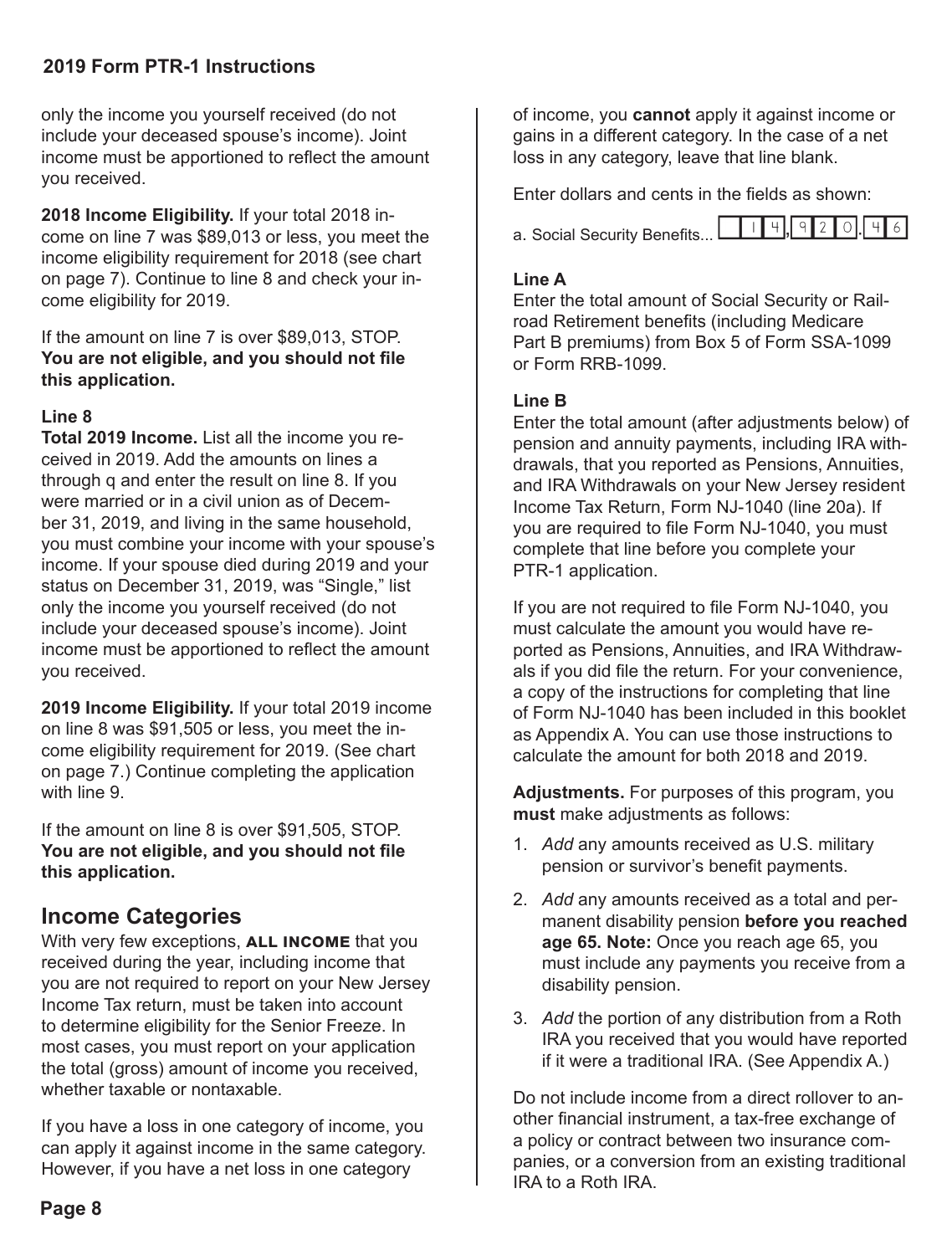#### **Line C**

Enter the total amount of wages, salaries, tips, and other compensation you received from all employment both inside and outside New Jersey as shown in Box 1 of Form W-2. Also include the total amount you received from fees, commissions, bonuses, and any other payments received for services performed both inside and outside New Jersey that are not already listed. Include all payments you received whether in cash, benefits, or property.

#### **Line D**

Enter the total amount of unemployment benefits you received as shown in Box 1 of Form 1099-G.

If you received family leave insurance benefits, enter the total amount shown in Box 1 of the Form 1099-G you received for those payments.

#### **Line E**

Enter the total amount of disability benefits you received, including veterans' and black lung benefits.

**Do not include on this line** Social Security disability benefits or payments from a disability pension. Enter Social Security disability benefits on line a, and payments from a disability pension on line b.

#### **Line F**

Enter the total amount of interest you received from sources both inside and outside New Jersey. All interest, whether taxable or tax-exempt, must be included. If you incurred a penalty by making a withdrawal from a certificate of deposit or other time-deposit account early, you can subtract this penalty from your total interest.

#### **Line G**

Enter the total amount of dividends you received from investments (e.g., from stocks, mutual funds) or other income-producing activities that do not constitute a trade or business. The total amount of dividends received, regardless of where earned, must be reported.

#### **Line H**

Enter the total amount of capital gains you received from the sale, exchange, or other disposition of property. This includes all gains or income derived from the sale of real property (e.g., house, condominium unit, parcel of land) and personal property whether tangible (e.g., car, jewelry, furniture) or intangible (e.g., stocks, bonds, mutual funds). All gains, whether taxable or nontaxable, must be reported.

Capital gains on the sale of a principal residence of up to \$250,000 for a single person or up to \$500,000 for a married/civil union couple that are excluded from Income Tax for federal and New Jersey purposes can be excluded. Capital gains in excess of the allowable exclusion must be reported.

#### **Line I**

Enter the net amount (after expenses) of rental income you received.

#### **Line J**

Enter the net amount of income (profits) from your business, trade, or profession whether carried on inside or outside New Jersey.

#### **Line K**

Enter the net amount of your distributive share of partnership income, whether or not the income was actually distributed.

#### **Line L**

Enter the amount of your net pro rata share of S corporation income, whether or not the income was actually distributed.

#### **Line M**

Enter the court-ordered alimony and separate maintenance payments you received. Do not include payments received for child support.

#### **Line N**

Enter the total amount you received as an inheritance (whether received in the form of cash or property) except for transfers of property or assets from a deceased spouse to a surviving spouse. You must also report any income you received as a beneficiary of an estate or trust.

Also include on this line the total value of any property or assets you received as a gift or bequest and amounts paid as death benefits. In addition, you must report life insurance proceeds payable by reason of death, except for payments to the spouse of the deceased.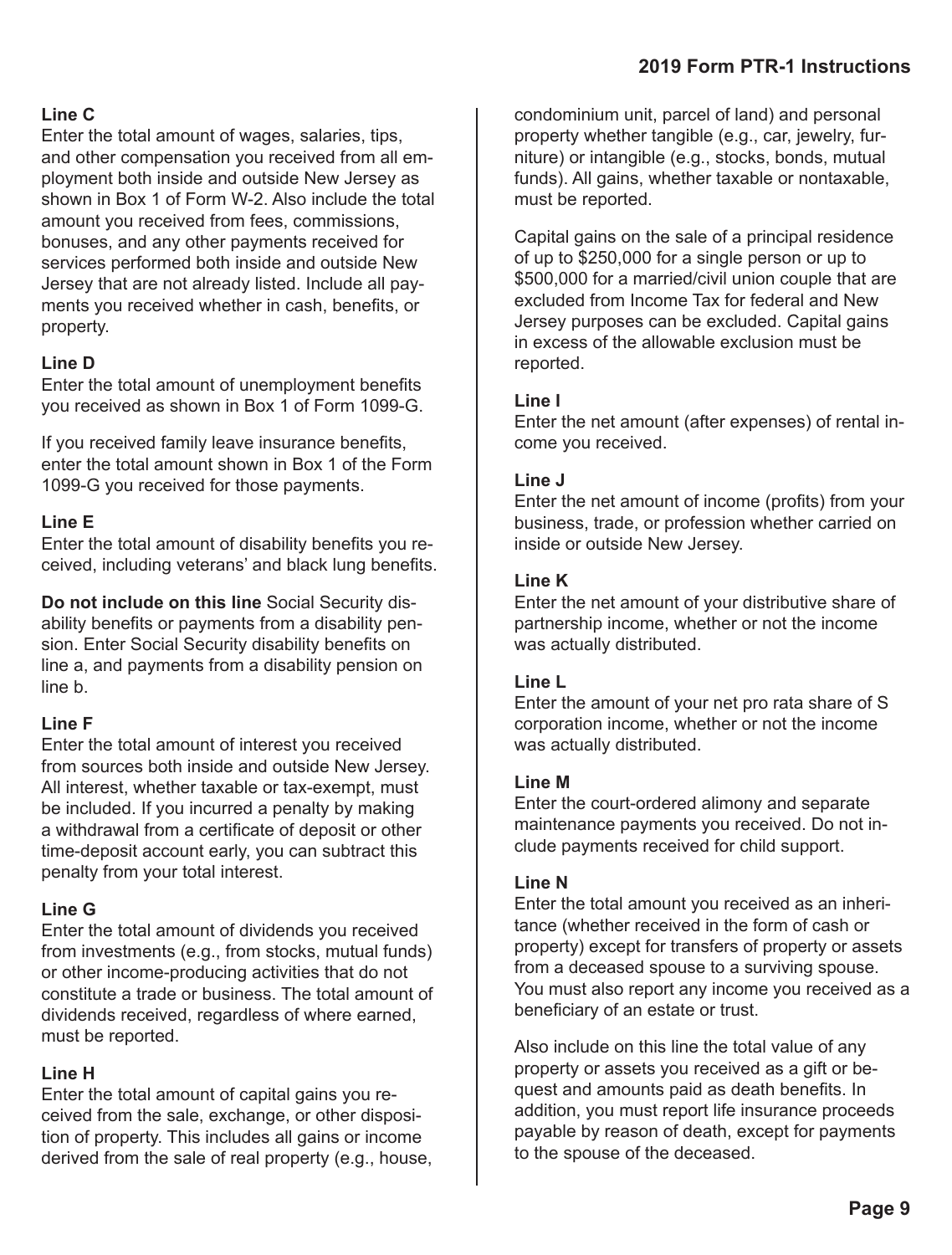#### **2019 Form PTR-1 Instructions**

#### **Line O**

Enter the total amount of income you received from royalties.

#### **Line P**

Enter the total amount of gambling and lottery winnings you received, including all New Jersey Lottery winnings.

#### **Line Q**

Enter the total amount of any other income you received for which a place has not been provided elsewhere on the application. Income from sources both legal and illegal must be included.

## **Principal Residence (Lines 9–12)**

#### **Line 9 – Status**

Fill in the oval  $($  ) to indicate whether you are a "Homeowner" or "Mobile Home Owner." Fill in only one oval.

#### **Line 10 – Block and Lot Numbers**

Homeowners, enter the Block and Lot Numbers of your residence. Include qualifier if applicable (condominiums only). You can get this information from your current property tax bill or from your local tax collector.

Enter the Block and Lot Numbers in the boxes like this:

**Example:** Block 3105.62 Lot 14.3

| <b>Block</b> |  |  |  |  |  |
|--------------|--|--|--|--|--|
|              |  |  |  |  |  |

**Mobile Home Owners will not have a block or lot number.**

#### **Line 11a – Multiple Owners**

**Homeowners.** Check "Yes" only if you owned the property that was your principal residence with someone who was not your spouse — even if the other owner(s) did not live there. For example, you and your sister owned the home you lived in. If you (and your spouse) were the sole owner(s), check "No."

**Mobile Home Owners.** If you occupied your mobile home with someone who was not your spouse and shared site fees with them, check "Yes." If

you (and your spouse) were the sole occupant(s), check "No."

#### **Line 11b – Percentage of Ownership**

**Homeowners.** If you answered "Yes" at line 11a, enter the share (percentage) of the property you (and your spouse) owned.

**Example:** You and your spouse owned a home with your sister. Your sister did not live with you, and you and your spouse paid all the property taxes. You must enter 50% on line 11b of your application because you and your spouse owned only one-half (50%) of the property. If your sister also is eligible, she must file a separate application.

**Mobile Home Owners.** If you answered "Yes" at line 11a, enter the share (percentage) of site fees that you (and your spouse) paid.

#### **Line 12a – Multi-Unit Properties**

Check "Yes" if your principal residence was a unit in a multi-unit property that you owned. For example, you owned a property consisting of four residential units and you occupied one of the units as your principal residence. If the property is not a multi-unit property, check "No."

"Unit of residential property" means a single, separate dwelling unit that includes complete, independent living facilities for one or more persons. This unit must contain permanent provisions for living, sleeping, eating, cooking, and sanitation along with separate kitchen and bathroom facilities.

**NOTE:** Residents of condominium complexes, **co-ops, and continuing care retirement facilities are not considered to be living in multi-unit properties and should check "No."**

#### **Line 12b – Percentage of Occupancy**

If you answered "Yes" at line 12a, enter the share (percentage) of the property that you (and your spouse) used as your principal residence.

**Example:** You owned a four-unit property. The units are equal in size, and one of the units was your principal residence. You occupied one-fourth (25%) of the property as your principal residence. Enter 25% at line 12b.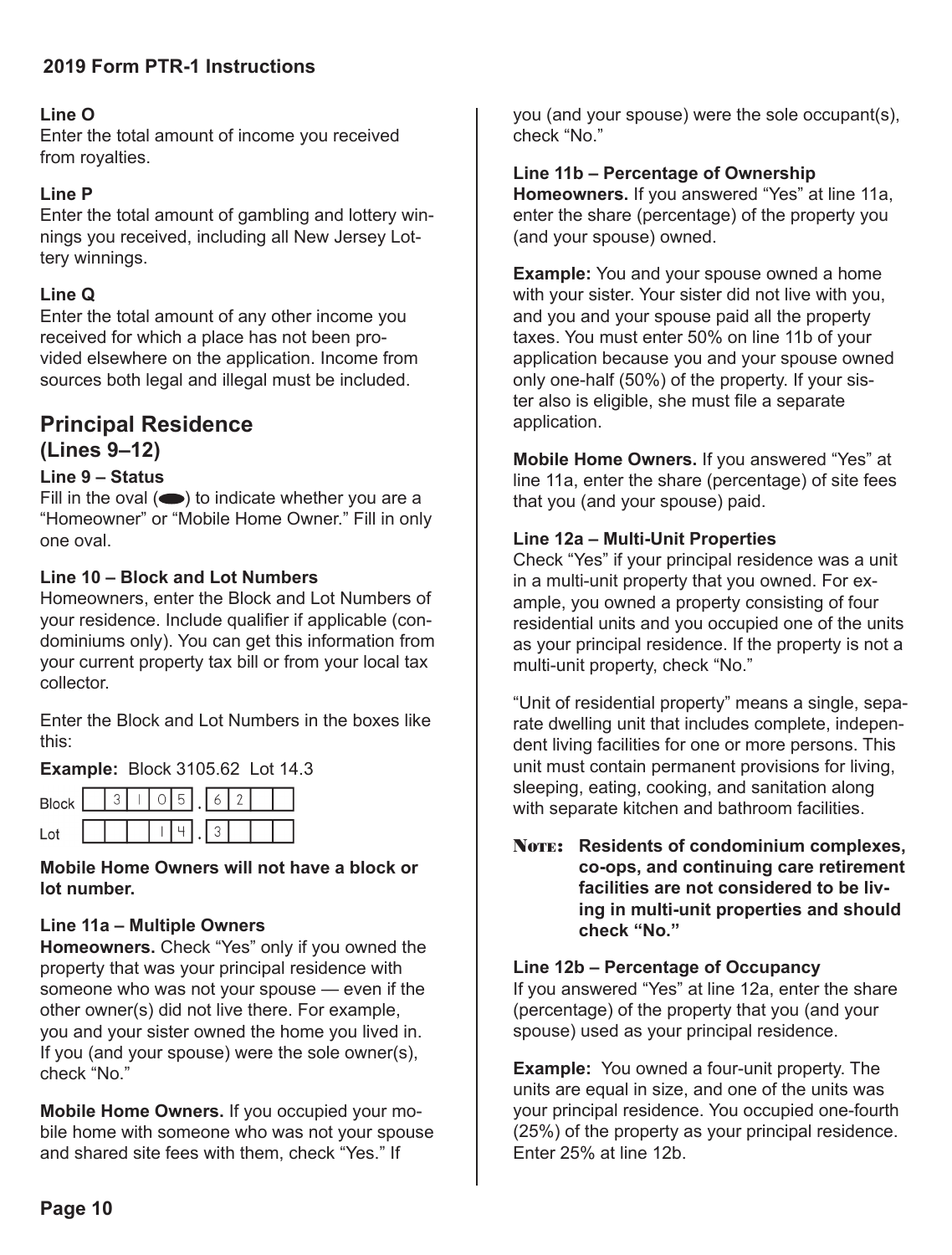

#### **New Jersey 2019 Senior Freeze (PTR-1** WILD BE TREADULE 1) (Property Tax Reimbursement) Application

|                             | You must enter your Social Security number below | Place preprinted label below ONLY if the information is correct.<br>Otherwise print or type your name and address.                                     |       |          |  |  |
|-----------------------------|--------------------------------------------------|--------------------------------------------------------------------------------------------------------------------------------------------------------|-------|----------|--|--|
| Instructions                | Your Social Security Number                      | Last Name, First Name, Initial (Joint Filers enter first name and middle initial of each. Enter<br>spouse's/CU partner's last name ONLY if different.) |       |          |  |  |
| ee                          |                                                  |                                                                                                                                                        |       |          |  |  |
|                             | Spouse's/CU Partner's SSN                        | Home Address (Number and Street, including apartment number)                                                                                           |       |          |  |  |
| Privacy Act Notification, S |                                                  |                                                                                                                                                        |       |          |  |  |
|                             | County/Municipality Code (See instructions)      | City, Town, Post Office                                                                                                                                | State | ZIP Code |  |  |
| For                         |                                                  |                                                                                                                                                        |       |          |  |  |

**This is a four-page application. You must complete all four pages. Fill in ovals completely.**

| <b>PROOF OF AGE OR DISABILITY FOR 2018 AND 2019 MUST BE SUBMITTED WITH APPLICATION</b>      |        |                   |  |  |  |  |  |  |
|---------------------------------------------------------------------------------------------|--------|-------------------|--|--|--|--|--|--|
| Age 65 or Older: Copy of one - Birth Certificate, Driver's License, Church Records          |        |                   |  |  |  |  |  |  |
| Receiving Federal Social Security Disability Benefits: Copy of Social Security Award Letter |        |                   |  |  |  |  |  |  |
| See instructions for more information.                                                      |        |                   |  |  |  |  |  |  |
| <b>Marital/Civil Union Status</b>                                                           |        |                   |  |  |  |  |  |  |
| 1. Your Marital/Civil Union Status on December 31, 2018:                                    | Single | Married/CU Couple |  |  |  |  |  |  |
| Single<br>Married/CU Couple<br>2. Your Marital/Civil Union Status on December 31, 2019:     |        |                   |  |  |  |  |  |  |
| <b>Age/Disability Status</b>                                                                |        |                   |  |  |  |  |  |  |

| 3a. On December 31, 2018, were you age 65 or older?                                                                        | Yourself<br>Spouse/CU Partner | Yes<br>Yes | No.<br>No. |
|----------------------------------------------------------------------------------------------------------------------------|-------------------------------|------------|------------|
| 3b. On or before December 31, 2018, were you actually<br>receiving federal Social Security disability benefit<br>payments? | Yourself<br>Spouse/CU Partner | Yes<br>Yes | No.<br>No. |
| 4a. On December 31, 2019, were you age 65 or older?                                                                        | Yourself<br>Spouse/CU Partner | Yes<br>Yes | No.<br>No. |
| 4b. On or before December 31, 2019, were you actually<br>receiving federal Social Security disability benefit<br>payments? | Yourself<br>Spouse/CU Partner | Yes<br>Yes | No.<br>No. |

Applicant(s) must meet the age or disability requirements **for both 2018 and 2019.** If neither you nor your spouse/CU partner met the requirements, you are not eligible for the reimbursement, and you should not file this application. See "Eligibility Requirements" on page 1 of instructions.

#### **Residency Requirements**

| 5. Have you lived in New Jersey continuously since December 31, 2008, |                 |           |  |
|-----------------------------------------------------------------------|-----------------|-----------|--|
| or earlier as either a homeowner or a renter?                         | <b>Note</b> Yes | $\Box$ No |  |

**If "No," STOP. You are not eligible for the reimbursement, and you should not file this application.**

6. Have you owned and lived in the same New Jersey home since December 31, 2015, or earlier? (Mobile Home Owners, see instructions) No No No No

**If "No," STOP. You are not eligible for the reimbursement, and you should not file this application.**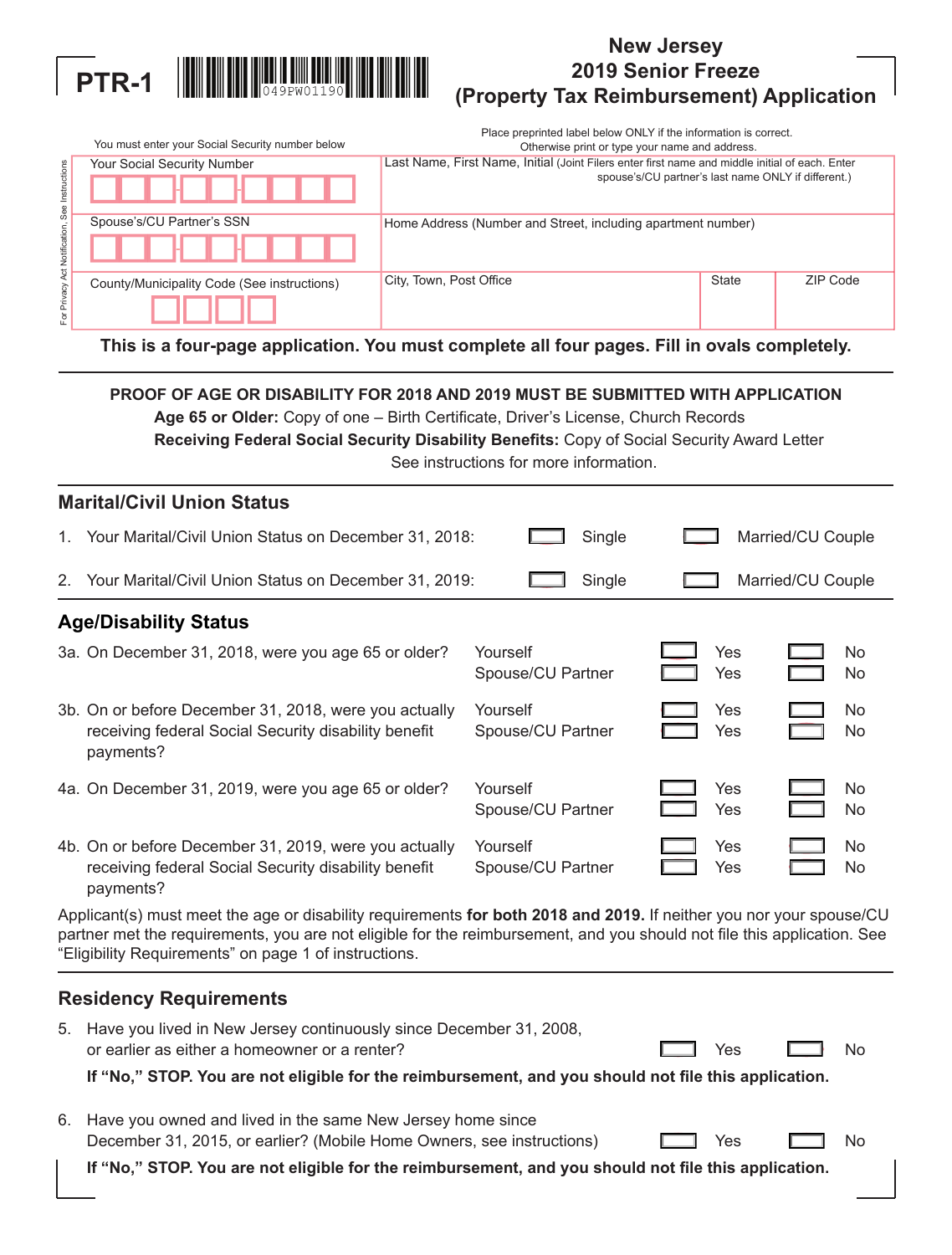

**Determining Total Income (Line 7):** Enter your annual income for 2018. See "Income Standards" and "Determining Total Income" in the instructions for information on sources of income and how to determine the amount to report. If you had no income in a category, leave that line blank. Losses in one category of income cannot be used to reduce total income. If you have a net loss in any income category, leave that line blank. If you were married or in a civil union as of December 31 of 2018 and living in the same home, combine your incomes for that year. If you lived in separate homes, file as "Single."

## **2018 Income**

| 7. | Enter total 2018 income on line 7. (Add lines a-q)                                                                                                                          |  |
|----|-----------------------------------------------------------------------------------------------------------------------------------------------------------------------------|--|
|    |                                                                                                                                                                             |  |
|    | p. Gambling and Lottery Winnings (including New                                                                                                                             |  |
|    |                                                                                                                                                                             |  |
|    |                                                                                                                                                                             |  |
|    |                                                                                                                                                                             |  |
|    |                                                                                                                                                                             |  |
|    |                                                                                                                                                                             |  |
|    | ı.                                                                                                                                                                          |  |
|    | Τ.                                                                                                                                                                          |  |
|    |                                                                                                                                                                             |  |
|    |                                                                                                                                                                             |  |
|    | t.                                                                                                                                                                          |  |
|    | e. Disability Benefits, whether public or private (including                                                                                                                |  |
|    |                                                                                                                                                                             |  |
|    |                                                                                                                                                                             |  |
|    | b. Pension and Retirement Benefits (including IRA and<br>annuity income) See instructions for calculating amount b.                                                         |  |
|    | a. Social Security Benefits (including Medicare Part B<br>premiums) paid to or on behalf of applicant. Enter total<br>amount from Box 5 of Form SSA-1099 or Form RRB-1099a. |  |

#### **Was your total 2018 income on line 7 \$89,013 or less?**

Yes. See 2019 income eligibility.

**No. STOP.** You are not eligible for the reimbursement, and you should not file this application.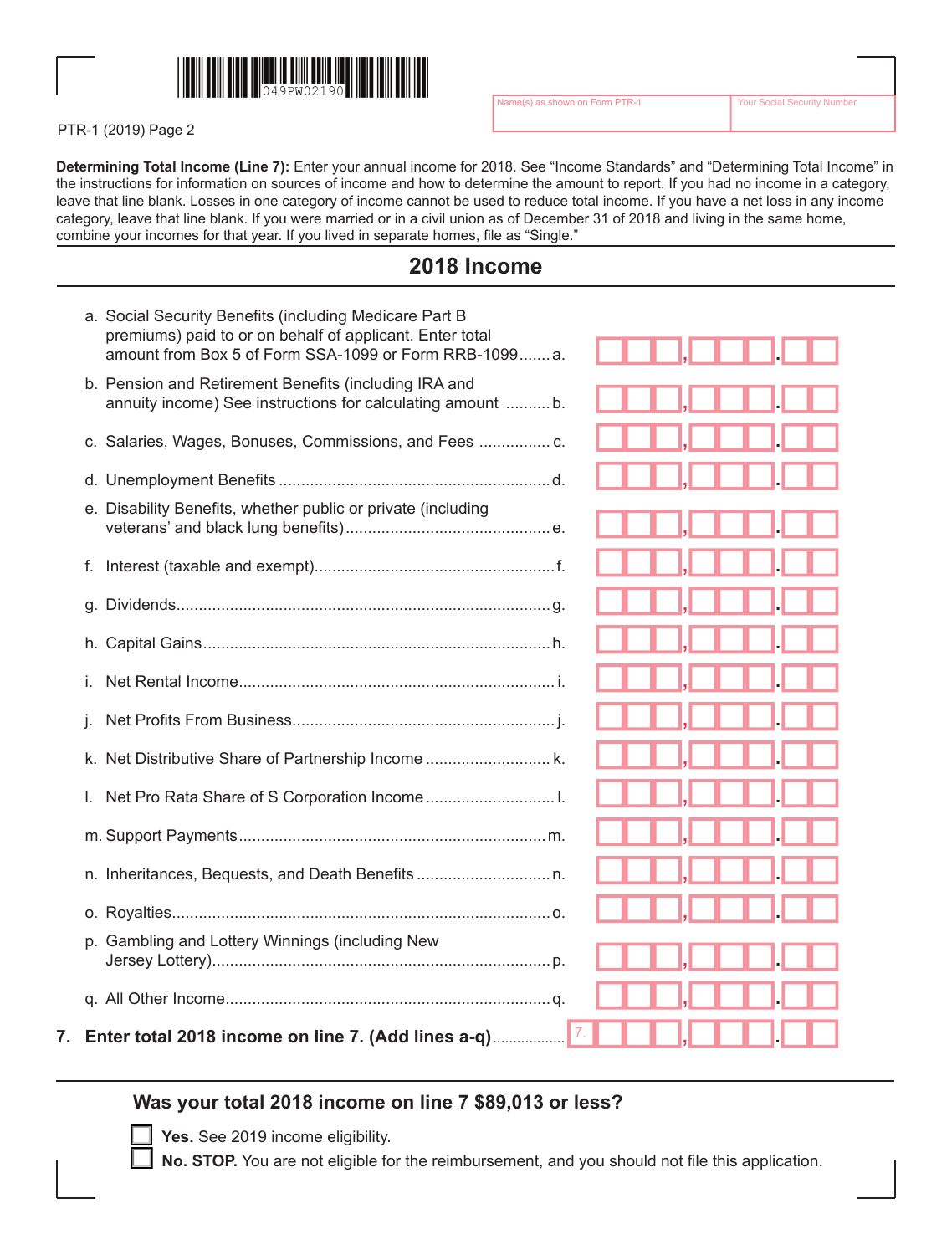

PTR-1 (2019) Page 3

**Determining Total Income (Line 8):** Enter your annual income for 2019. See "Income Standards" and "Determining Total Income" in the instructions for information on sources of income and how to determine the amount to report. If you had no income in a category, leave that line blank. Losses in one category of income cannot be used to reduce total income. If you have a net loss in any income category, leave that line blank. If you were married or in a civil union as of December 31 of 2019 and living in the same home, combine your incomes for that year. If you lived in separate homes, file as "Single."

### **2019 Income**

| 8. Enter total 2019 income on line 8. (Add lines a-q)                                                                                                                       |  |
|-----------------------------------------------------------------------------------------------------------------------------------------------------------------------------|--|
|                                                                                                                                                                             |  |
| p. Gambling and Lottery Winnings (including New                                                                                                                             |  |
|                                                                                                                                                                             |  |
|                                                                                                                                                                             |  |
|                                                                                                                                                                             |  |
|                                                                                                                                                                             |  |
|                                                                                                                                                                             |  |
|                                                                                                                                                                             |  |
| Τ.                                                                                                                                                                          |  |
|                                                                                                                                                                             |  |
|                                                                                                                                                                             |  |
| f.                                                                                                                                                                          |  |
| e. Disability Benefits, whether public or private (including                                                                                                                |  |
|                                                                                                                                                                             |  |
| c. Salaries, Wages, Bonuses, Commissions, and Fees                                                                                                                          |  |
| b. Pension and Retirement Benefits (including IRA and<br>annuity income) See instructions for calculating amount b.                                                         |  |
| a. Social Security Benefits (including Medicare Part B<br>premiums) paid to or on behalf of applicant. Enter total<br>amount from Box 5 of Form SSA-1099 or Form RRB-1099a. |  |

#### **Was your total 2019 income on line 8 \$91,505 or less?**

(See "Impact of State Budget" on page 1 of instructions, which explains how the state budget may reduce the income limit.)

**Yes.** Go to page 4.

**No. STOP.** You are not eligible for the reimbursement, and you should not file this application.

Name(s) as shown on Form PTR-1 Your Social Security Number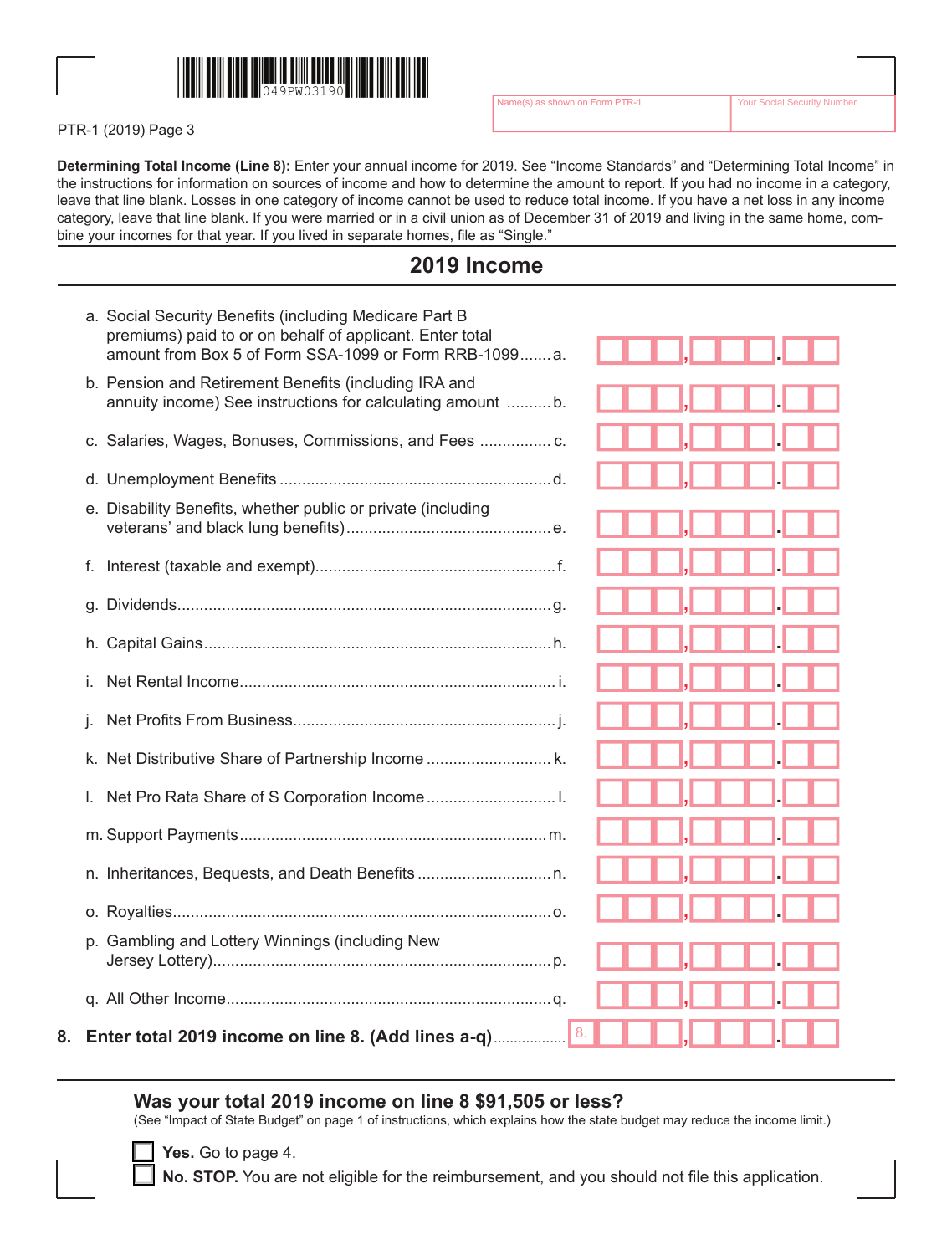

| 004190 <b>                      </b> | Name(s) as shown on Form PTR-1 | <b>Your Social Security Number</b> |
|--------------------------------------|--------------------------------|------------------------------------|
|                                      |                                |                                    |

| <b>Principal Residence</b> |
|----------------------------|

PTR-1 (2019) Page 4

| 9.              | Status (fill in appropriate oval):                                                                                                               |     | Homeowner | Mobile Home Owner    |                      |
|-----------------|--------------------------------------------------------------------------------------------------------------------------------------------------|-----|-----------|----------------------|----------------------|
| 10.             | Homeowners: Enter the block and lot numbers of your 2019 principal residence.<br><b>Block</b>                                                    | Lot |           | Qualifier            |                      |
|                 |                                                                                                                                                  |     |           | 2018                 | 2019                 |
| 11a.            | Did you share ownership of this property with anyone other<br>than your spouse/CU Partner? (Mobile Home Owners, see instructions)                |     |           | $\Box$ Yes $\Box$ No | $\Box$ Yes $\Box$ No |
| 11 <sub>b</sub> | If you answered "Yes," indicate the share (percentage) of the property<br>owned by you (and your spouse/CU partner) (Mobile Home Owners,         |     |           | $\frac{0}{0}$        | $\frac{0}{0}$        |
| 12a.            |                                                                                                                                                  |     |           | $\Box$ Yes $\Box$ No | $\Box$ Yes $\Box$ No |
| 12b.            | If you answered "Yes," indicate the share (percentage) of the property<br>that you (and your spouse/CU partner) used as your principal residence |     |           | $\%$                 | $\%$                 |

**If you answered "Yes" at line 11a or 12a, see instructions before completing lines 13 and 14.**

#### **Property Taxes**

**Proof of Property Taxes Due and Paid for 2018 and 2019 Must be Submitted With Application. See Instructions.**

| If you are claiming property taxes for additional lots, check box. (See instructions)                                                                                                                                                                                                                                                                                                                                                                                        |                                                                                                                                                                                                                              |                                                                                                                 |                                                                             |  |  |  |
|------------------------------------------------------------------------------------------------------------------------------------------------------------------------------------------------------------------------------------------------------------------------------------------------------------------------------------------------------------------------------------------------------------------------------------------------------------------------------|------------------------------------------------------------------------------------------------------------------------------------------------------------------------------------------------------------------------------|-----------------------------------------------------------------------------------------------------------------|-----------------------------------------------------------------------------|--|--|--|
| 13.                                                                                                                                                                                                                                                                                                                                                                                                                                                                          | Enter your total 2019 property taxes due and paid (including any<br>credits/deductions) on your principal residence. See instructions.<br>(Mobile Home Owners: Property taxes = total site fees paid $X$ 0.18) <sup>13</sup> |                                                                                                                 |                                                                             |  |  |  |
|                                                                                                                                                                                                                                                                                                                                                                                                                                                                              | 14.<br>Enter your total 2018 property taxes due and paid (including any<br>credits/deductions) on your principal residence. See instructions.<br>(Mobile Home Owners: Property taxes = total site fees paid $X$ 0.18)  14.   |                                                                                                                 |                                                                             |  |  |  |
| 15.                                                                                                                                                                                                                                                                                                                                                                                                                                                                          | <b>Reimbursement Amount</b> (See "Impact of State Budget" on page 1 of instructions.)<br><b>Reimbursement.</b> (Amount to be sent to you. Subtract line 14                                                                   | If line 15 is zero or less, you are not eligible for a reimbursement, and you should not file this application. |                                                                             |  |  |  |
|                                                                                                                                                                                                                                                                                                                                                                                                                                                                              | If enclosing copy of death certificate for deceased applicant, check box. (See instructions)                                                                                                                                 |                                                                                                                 |                                                                             |  |  |  |
| Under penalties of perjury, I declare that I have examined this Senior Freeze (Property Tax Reimbursement) Application,<br>including accompanying schedules and statements, and to the best of my knowledge and belief, it is true, correct, and<br>complete. If prepared by a person other than applicant, this declaration is based on all information of which the preparer has<br>Due Date: November 2, 2020<br>Mail your completed application<br>any knowledge.<br>to: |                                                                                                                                                                                                                              |                                                                                                                 |                                                                             |  |  |  |
| <b>HERE</b>                                                                                                                                                                                                                                                                                                                                                                                                                                                                  | Your Signature<br>Date                                                                                                                                                                                                       | Spouse's/CU Partner's Signature (if filing jointly, BOTH must sign)                                             | NJ Division of Taxation<br>Revenue Processing Center<br>Senior Freeze (PTR) |  |  |  |
| SIGN                                                                                                                                                                                                                                                                                                                                                                                                                                                                         | Your daytime telephone number and/or email address (optional)                                                                                                                                                                | PO Box 635<br>Trenton, NJ, 08646-0635                                                                           |                                                                             |  |  |  |
|                                                                                                                                                                                                                                                                                                                                                                                                                                                                              | Paid Preparer's Signature                                                                                                                                                                                                    | <b>Federal Identification Number</b>                                                                            | Senior Freeze (PTR) Hotline:<br>1-800-882-6597                              |  |  |  |
|                                                                                                                                                                                                                                                                                                                                                                                                                                                                              | Firm's name                                                                                                                                                                                                                  | Federal Employer Identification Number                                                                          |                                                                             |  |  |  |
|                                                                                                                                                                                                                                                                                                                                                                                                                                                                              | <b>Division Use</b>                                                                                                                                                                                                          |                                                                                                                 |                                                                             |  |  |  |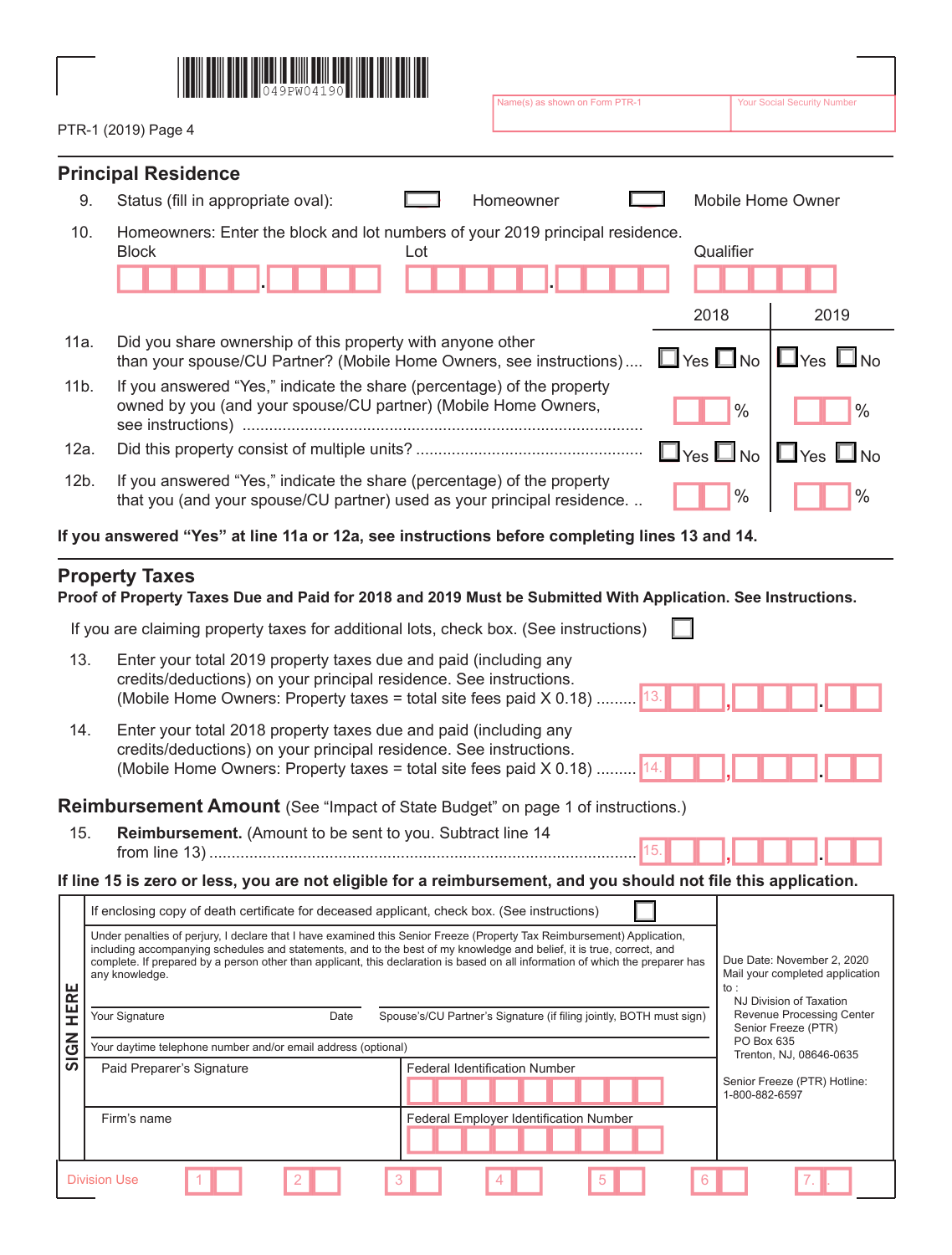**Form PTR-1A**

## **Homeowners**

**Verification of 2018 and 2019 Property Taxes**

**(Use blue or black ink. See instructions for completion on back.)**

| Part I – To Be Completed by Applicant (Part II to be completed by tax collector)                                                                                                                                                                                                                                                                                                                                                                                      |                                                                                                                                                                     |                                                          |
|-----------------------------------------------------------------------------------------------------------------------------------------------------------------------------------------------------------------------------------------------------------------------------------------------------------------------------------------------------------------------------------------------------------------------------------------------------------------------|---------------------------------------------------------------------------------------------------------------------------------------------------------------------|----------------------------------------------------------|
| Social Security # $\frac{\qquad -\qquad -\qquad -\qquad \qquad -\qquad \qquad -\qquad \qquad -\qquad \qquad -\qquad \qquad -\qquad \qquad -\qquad \qquad -\qquad \qquad -\qquad \qquad -\qquad \qquad -\qquad \qquad -\qquad \qquad -\qquad \qquad -\qquad \qquad -\qquad \qquad -\qquad \qquad -\qquad \qquad -\qquad \qquad -\qquad \qquad -\qquad \qquad -\qquad \qquad -\qquad \qquad -\qquad \qquad -\qquad \qquad -\qquad \qquad -\qquad \qquad -\qquad \qquad$ |                                                                                                                                                                     |                                                          |
| Name<br>Last Name, First Name, and Initial (Joint filers enter first name and initial of each - Enter spouse's/CU partner's last name ONLY if different)                                                                                                                                                                                                                                                                                                              |                                                                                                                                                                     |                                                          |
| Address <sub>–</sub>                                                                                                                                                                                                                                                                                                                                                                                                                                                  |                                                                                                                                                                     |                                                          |
| Street<br><b>Block</b>                                                                                                                                                                                                                                                                                                                                                                                                                                                | City<br>Qualifier _                                                                                                                                                 | ZIP Code<br>State                                        |
|                                                                                                                                                                                                                                                                                                                                                                                                                                                                       |                                                                                                                                                                     | 2018<br>2019                                             |
| A. Did you own this property with someone who was not your spouse/CU partner?                                                                                                                                                                                                                                                                                                                                                                                         |                                                                                                                                                                     | Yes $\square$ No $\square$<br>Yes $\square$ No $\square$ |
| B. If yes, indicate the share (percentage) of property that you (and your spouse/CU partner) owned.                                                                                                                                                                                                                                                                                                                                                                   |                                                                                                                                                                     | $\%$<br>$\%$                                             |
| C. Did this property consist of multiple units?                                                                                                                                                                                                                                                                                                                                                                                                                       |                                                                                                                                                                     | Yes $\square$ No $\square$<br>Yes $\Box$ No $\Box$       |
| D. If yes, indicate the share (percentage) of property used as your principal residence.                                                                                                                                                                                                                                                                                                                                                                              |                                                                                                                                                                     | $\%$<br>$\frac{0}{0}$                                    |
| Part II - To Be Completed by Tax Collector                                                                                                                                                                                                                                                                                                                                                                                                                            |                                                                                                                                                                     |                                                          |
| 2018 Property Taxes                                                                                                                                                                                                                                                                                                                                                                                                                                                   |                                                                                                                                                                     | 2019 Property Taxes                                      |
| Check box if property had an added assessment for 2018                                                                                                                                                                                                                                                                                                                                                                                                                |                                                                                                                                                                     | Check box if property had an added assessment for 2019   |
|                                                                                                                                                                                                                                                                                                                                                                                                                                                                       |                                                                                                                                                                     |                                                          |
| 2. Tax Rate (including fire and other                                                                                                                                                                                                                                                                                                                                                                                                                                 | 2. Tax Rate (including fire and other                                                                                                                               |                                                          |
| 3. Total Property Taxes<br>(Multiply line 1 by line 2)\$                                                                                                                                                                                                                                                                                                                                                                                                              | 3. Total Property Taxes                                                                                                                                             | (Multiply line 1 by line 2)\$                            |
| 4. REAP Credit (if any)\$                                                                                                                                                                                                                                                                                                                                                                                                                                             | 4. REAP Credit (if any)\$                                                                                                                                           |                                                          |
| 5. Enter amount from line 3. If applicant<br>answered "Yes" to Questions A and/or C<br>above, you must apportion the amount on<br>line 3 when completing this line.                                                                                                                                                                                                                                                                                                   | 5. Enter amount from line 3. If applicant<br>answered "Yes" to Questions A and/or C<br>above, you must apportion the amount on<br>line 3 when completing this line. |                                                          |
| Homeowners, enter this amount<br>on line 14 of your Form PTR-1                                                                                                                                                                                                                                                                                                                                                                                                        | Homeowners, enter this amount<br>on line 13 of your Form PTR-1                                                                                                      |                                                          |

Under the penalties of perjury, I certify that I am the local tax collector of  $\equiv$ 

where the above property is located. I further certify that the above-stated amounts of property taxes due were paid for Calendar Years 2018 and 2019 and are true and accurate to the best of my knowledge. I have placed my stamp below for verification.

(Name) (Date)

(Title)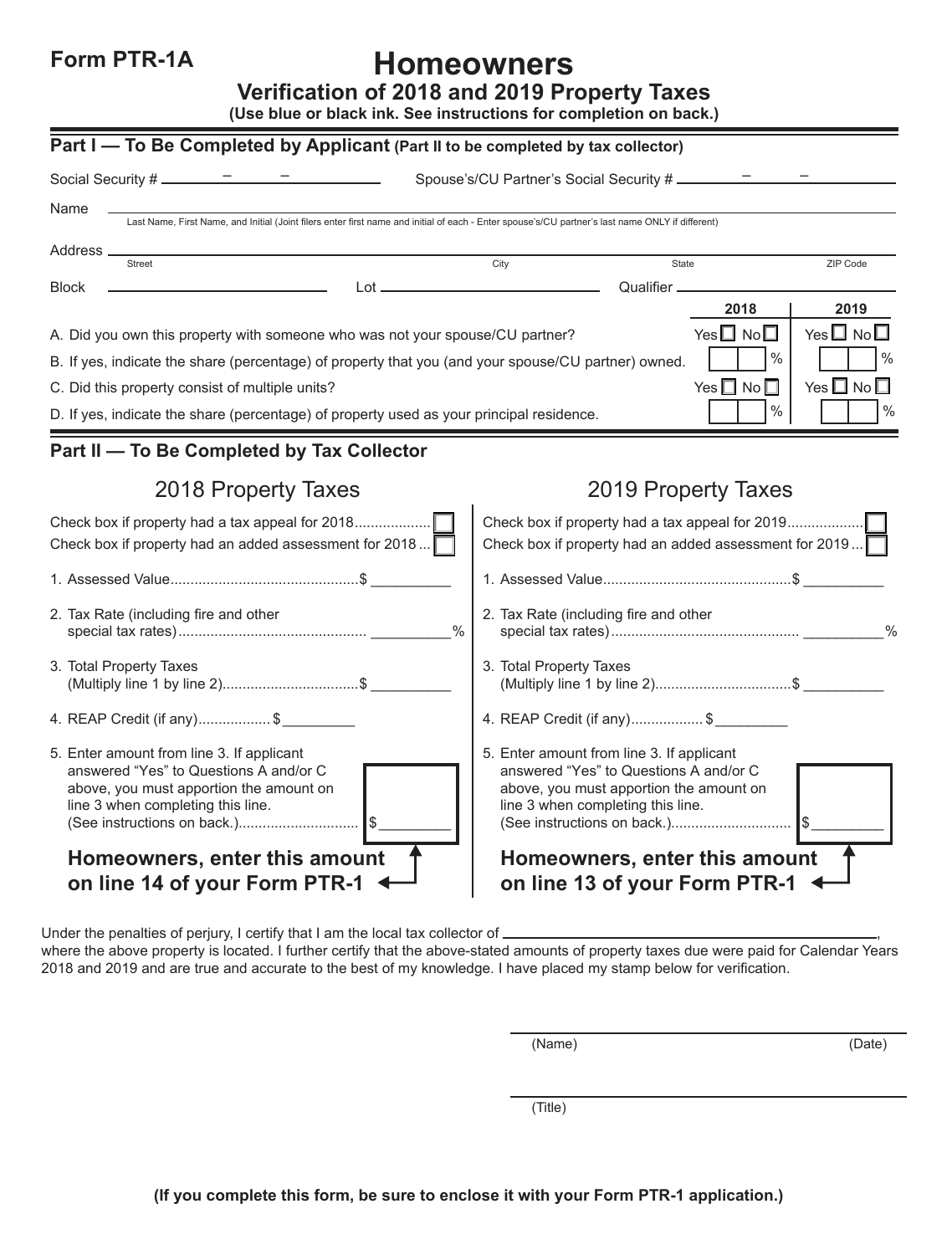#### **Part I – To Be Completed by Applicant**

**Social Security Number.** If your marital/civil union status as of December 31, 2019, was single, enter only your Social Security number in the space provided on Form PTR-1A. If your status as of December 31, 2019, was married/CU couple, you must report both applicants' numbers in the order in which the names are listed on the application. If you were married or in a civil union but living apart from your spouse/ CU partner, and you did not have access to or receive support from their income, you are considered "Single" for purposes of the Property Tax Reimbursement. You should enter only your Social Security number on Form PTR-1A.

**Name and Address.** Print or type your name (last name first) and complete address of the property for which you are claiming the reimbursement in the spaces provided. Also include your spouse's/CU partner's name if filing jointly.

**Block/Lot/Qualifier.** Enter the block and lot numbers of the principal residence for which you are claiming the reimbursement in the spaces provided. Include qualifier if applicable. (Only condominiums may have qualifiers assigned to them.)

- **A. Multiple Owners.** Check "Yes" if you owned the property that was your principal residence with someone who was not your spouse/CU partner — even if the other owner(s) did not live there. For example, you and your sister owned the home you lived in. If you (and your spouse/CU partner) were the sole owner(s), check "No."
- **B. Percentage of Ownership.** If you answered "Yes" at line A, enter the share (percentage) of the property that you (and your spouse/CU partner) owned. For example, you and your spouse owned a home with your sister. Your sister did not live with you, and you and your spouse paid all the property taxes. You must enter 50% as your share of ownership because you and your spouse owned only one-half (50%) of the property. The shares of ownership of the property are considered to be held equally by all owners. If the shares of ownership are not equal, you must provide documentation as to the percentage of ownership.
- **C. Multi-Unit Properties.** Check "Yes" if your principal residence was a unit in a multi-unit property that you owned. For example, you owned a property consisting of four residential units and you occupied one of the units as your principal residence. If the property is not a multi-unit property, check "No."

**NOTE:** Residents of condominium complexes, co-ops, and continuing care retirement facilities are not considered to be living in multi-unit properties and should check "No."

**D. Percentage of Occupancy.** If you answered "Yes" at line C, enter the share (percentage) of the property used as your principal residence. For example, you owned a four-unit property. The units are equal in size, and one of the units was your principal residence. You occupied

one-fourth (25%) of the property as your principal residence. Enter 25% as your share of occupancy.

#### **Part II – To Be Completed by Tax Collector**

Enter the appropriate amounts for Calendar Years 2018 and 2019 as follows:

**Line 1.** Enter the assessed value of the property for each calendar year. If the assessed value changed for the tax year, use the final assessed value.

**Line 2.** Enter the tax rate for each calendar year. Include fire and other special tax rates.

**Line 3.** Multiply the assessed value on line 1 by the tax rate on line 2 and enter the result on line 3. This is the total amount of taxes due for each calendar year before any deductions and/or credits are subtracted (e.g., senior citizen's deduction, Homestead Benefit credit).

**Line 4.** Enter the amount of any Regional Efficiency Aid Program (REAP) credit the homeowner(s) received for each calendar year.

**Line 5.** If the applicant answered "No" to the questions at both line A and line C, enter the amount of property taxes from line 3.

If the applicant answered "Yes" at either line A or line C, you must apportion the amount of property taxes to be entered on line 5. If title to the property is held by the eligible applicant with others as tenants in common or joint tenants (except in the case of husband and wife or CU partners), or if the property consists of more than one unit, the applicant is only eligible for the proportionate share of the reimbursement that reflects the percentage of ownership or the percentage of occupancy.

**Multiple Owners.** If the applicant answered "Yes" at Part I, line A, multiply the amount of property taxes on line 3 by the percentage of ownership shown at Part I, line B, and enter the result on line 5.

**Multi-Unit Properties.** If the applicant answered "Yes" at Part I, line C, multiply the amount of property taxes on line 3 by the percentage of occupancy shown at Part I, line D, and enter the result on line 5.

If the applicant answered "Yes" to the questions at both lines A and C in the same year, multiply the amount of property taxes on line 3 by the percentage of occupancy shown at Part I, line D, and enter the result on line 5.

**Certification.** Complete the certification portion of Form PTR-1A. Sign and date the certification and place the authorization stamp in the space provided. (Use blue or black ink.)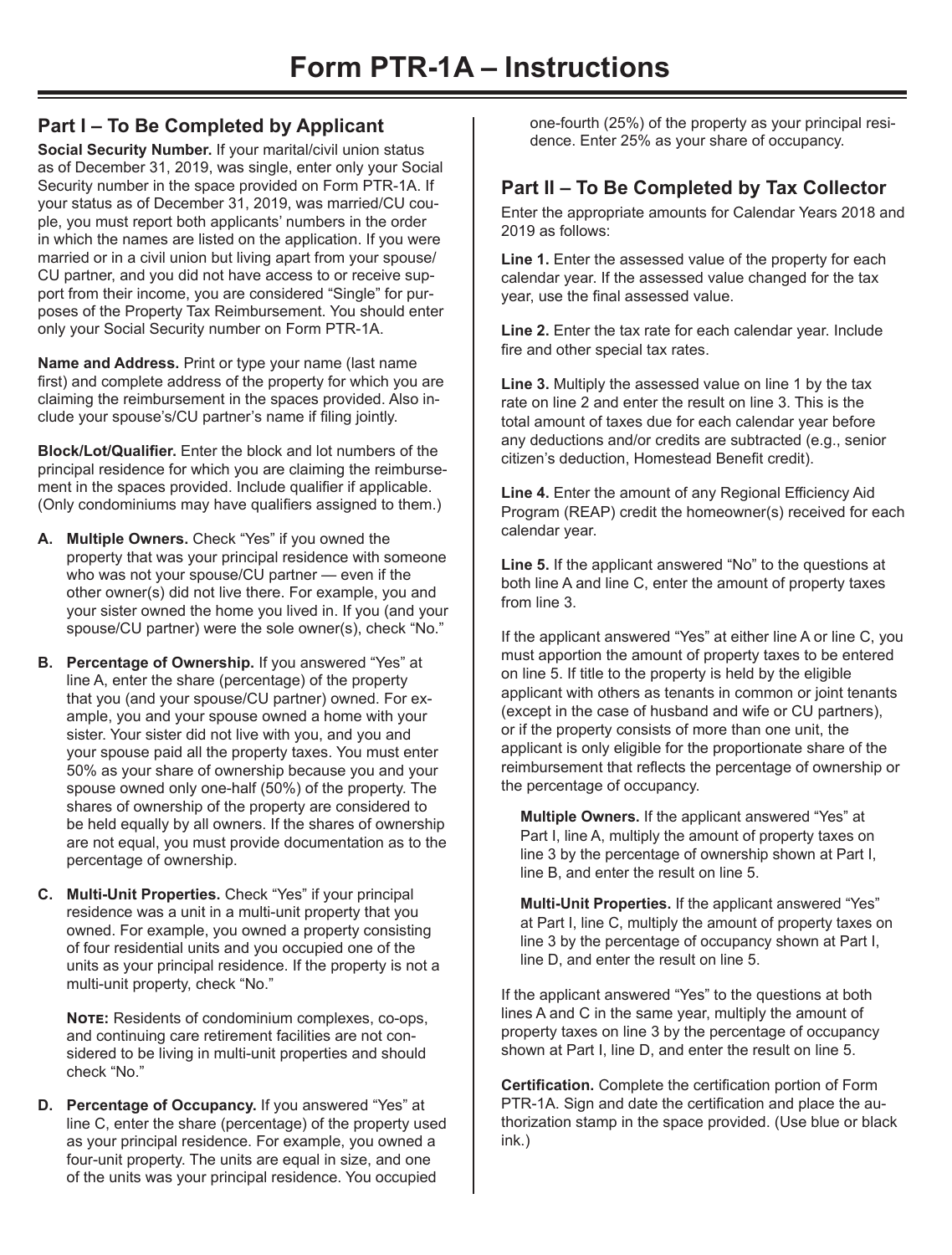## **Form PTR-1B Mobile Home Owners**

**Verification of 2018 and 2019 Mobile Home Park Site Fees** 

**(Applicant completes Parts I and III. Mobile home park owner or manager completes Part II. Use blue or black ink. See instructions for completion on back.)**

| Part I – To Be Completed by Applicant                                                                                                                                                                                                                                                                                               |                                                                                                                                                                                                   |                            |                                    |
|-------------------------------------------------------------------------------------------------------------------------------------------------------------------------------------------------------------------------------------------------------------------------------------------------------------------------------------|---------------------------------------------------------------------------------------------------------------------------------------------------------------------------------------------------|----------------------------|------------------------------------|
| Social Security # _____________                                                                                                                                                                                                                                                                                                     |                                                                                                                                                                                                   |                            |                                    |
| Name<br>Last Name, First Name, and Initial (Joint filers enter first name and initial of each - Enter spouse's/CU partner's last name ONLY if different)                                                                                                                                                                            |                                                                                                                                                                                                   |                            |                                    |
| Address _                                                                                                                                                                                                                                                                                                                           |                                                                                                                                                                                                   |                            |                                    |
| <b>Street</b>                                                                                                                                                                                                                                                                                                                       | City                                                                                                                                                                                              | State                      | ZIP Code                           |
|                                                                                                                                                                                                                                                                                                                                     |                                                                                                                                                                                                   |                            |                                    |
| A. Did someone who was not your spouse/CU partner occupy your mobile<br>home and share site fees with you? If you (and your spouse/CU partner)<br>were the sole occupant(s), check "No."                                                                                                                                            |                                                                                                                                                                                                   | 2018<br>$Yes \Box No \Box$ | 2019<br>Yes $\square$ No $\square$ |
| B. Indicate the share (percentage) of the site fees that you and your<br>spouse/CU partner paid. If you (and your spouse/CU partner)<br>were the sole occupant(s), enter 100%.                                                                                                                                                      |                                                                                                                                                                                                   | $\%$                       | $\frac{0}{0}$                      |
| Part II - To Be Completed by Mobile Home Park Owner or Manager                                                                                                                                                                                                                                                                      |                                                                                                                                                                                                   |                            |                                    |
| Column A - 2018 Site Fees<br>(Do not include municipal service fees or other charges)                                                                                                                                                                                                                                               | (Do not include municipal service fees or other charges)                                                                                                                                          | Column B - 2019 Site Fees  |                                    |
| 1. Total site fees due for Calendar Year 2018<br>under agreement with mobile home park \$                                                                                                                                                                                                                                           | 1. Total site fees due for Calendar Year 2019<br>under agreement with mobile home park\$                                                                                                          |                            |                                    |
| 2. Total site fees paid by resident(s) for<br>Calendar Year 2018 only\$                                                                                                                                                                                                                                                             | 2. Total site fees paid by resident(s) for                                                                                                                                                        |                            |                                    |
| If line 2 is less than line 1, do not complete the certifica-<br>tion. The applicant is not eligible for a reimbursement.                                                                                                                                                                                                           | If line 2 is less than line 1, do not complete the certification.<br>The applicant is not eligible for a reimbursement.                                                                           |                            |                                    |
| Under the penalties of perjury, I certify that I am the owner or manager of _________________________________<br>where the above mobile home site is located. I further certify that the above-stated amounts of site fees due were paid<br>for Calendar Years 2018 and 2019 and are true and accurate to the best of my knowledge. |                                                                                                                                                                                                   |                            |                                    |
| (Title)<br>(Name)                                                                                                                                                                                                                                                                                                                   |                                                                                                                                                                                                   | (Date)                     | (Phone)                            |
| Part III - To Be Completed by Applicant (AFTER Part II has been completed by mobile home park owner or manager)                                                                                                                                                                                                                     |                                                                                                                                                                                                   |                            |                                    |
| Column $A - 2018$                                                                                                                                                                                                                                                                                                                   |                                                                                                                                                                                                   | <b>Column B - 2019</b>     |                                    |
| 3. Total site fees paid by all residents living at this<br>address. (Enter amount from Part II, line 2,                                                                                                                                                                                                                             | 3. Total site fees paid by all residents living at this<br>address. (Enter amount from Part II, line 2,                                                                                           |                            |                                    |
| 4. Share (percentage) of site fees that you (and<br>your spouse/CU partner) paid in 2018. (Enter<br>percentage from Part I, line B as a decimal.<br>For example, if the share is 50%, enter 0.50.                                                                                                                                   | 4. Share (percentage) of site fees that you (and<br>your spouse/CU partner) paid in 2019. (Enter<br>percentage from Part I, line B as a decimal.<br>For example, if the share is 50%, enter 0.50. |                            |                                    |
| 5. Total site fees paid by you (and your spouse/<br>CU partner) (line $3 \times$ line 4)\$                                                                                                                                                                                                                                          | 5. Total site fees paid by you (and your spouse/<br>CU partner) (line $3 \times$ line 4)\$                                                                                                        |                            |                                    |
| 6. Total property taxes paid by you (and your<br>spouse/CU partner) (line $5 \times 0.18$ ). Enter<br>this amount on line 14, Form PTR-1 $\$                                                                                                                                                                                        | 6. Total property taxes paid by you (and your<br>spouse/CU partner) (line $5 \times 0.18$ ). Enter<br>this amount on line 13, Form PTR-1 $\$                                                      |                            |                                    |

**(If you complete this form, be sure to enclose it with your Form PTR-1 application.)**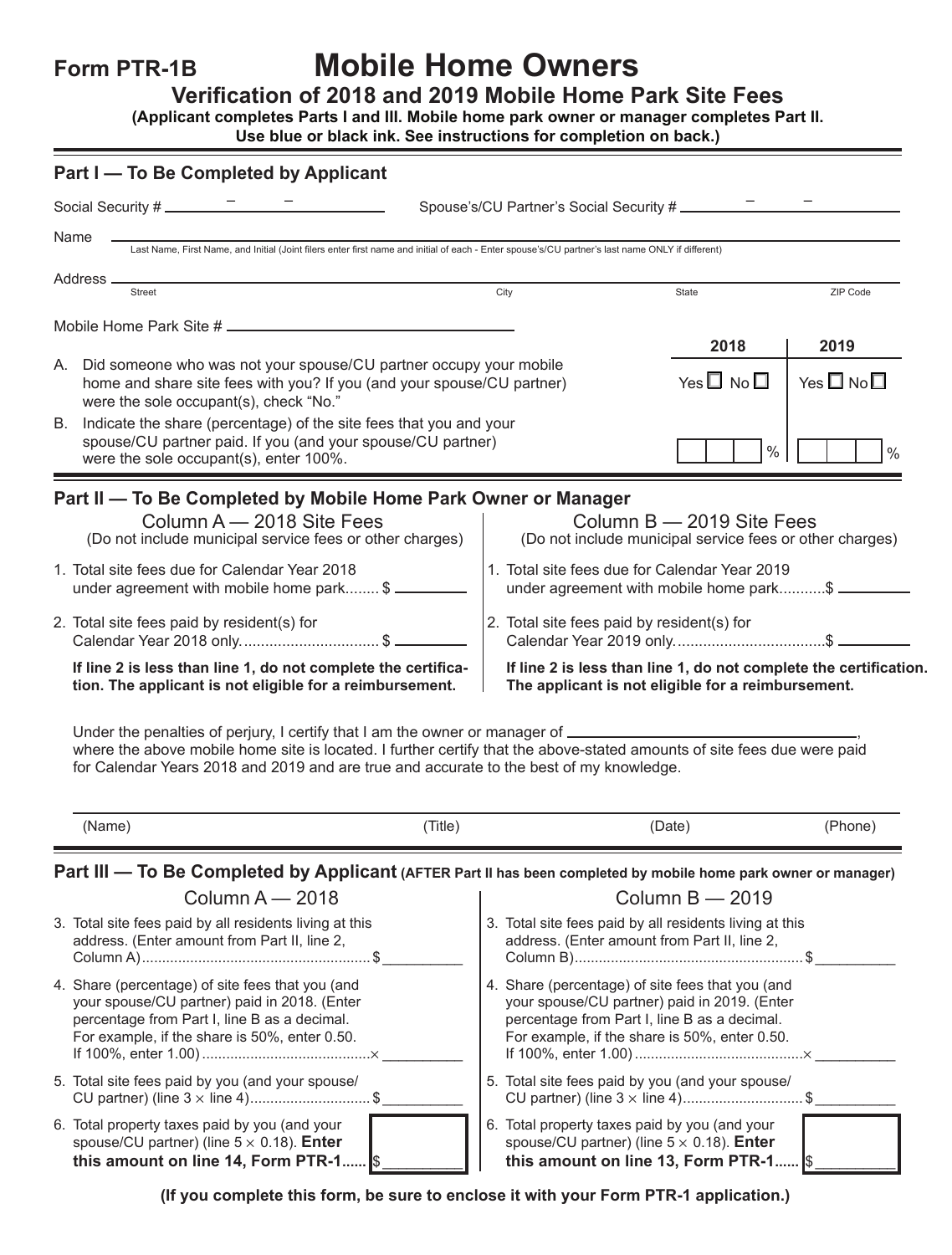## **Part I – To Be Completed by Applicant**

**Social Security Number.** If your marital/civil union status as of December 31, 2019, was single, you must enter your Social Security number in the space provided on Form PTR-1B. If your status as of December 31, 2019, was married/CU couple, you must report both applicants' numbers in the order in which the names are listed on the application. If you were married or in a civil union but living apart from your spouse/CU partner, and you did not have access to or receive support from their income, you are considered "Single" for purposes of the Property Tax Reimbursement. You should enter only your Social Security number on Form PTR-1B.

**Name and Address.** Print or type your name (last name first) and complete address of the property for which you are claiming the reimbursement in the spaces provided. Also include your spouse's/CU partner's name if filing jointly. **Mobile Home Park Site Number.** Enter the mobile home park site number of the principal residence for which you are claiming the reimbursement in the space provided.

- **A. Multiple Occupants.** Check "Yes" only if you occupied your mobile home with someone who was not your spouse/CU partner and shared mobile home park site fees with them. For example, you lived in your mobile home with your sister. If you (and your spouse/CU partner) were the sole occupant(s), check "No."
- **B. Percentage of Site Fees Paid.** Enter the share (percentage) of the site fees that you (and your spouse/CU partner) paid. For example, if you and your sister lived in your mobile home and you both paid one-half of the site fees, you must enter 50% as your share. If you (and your spouse/CU partner) were the sole occupant(s), enter 100%.

### **Part II – To Be Completed by Mobile Home Park Owner or Manager**

Enter the appropriate amounts for Calendar Years 2018 and 2019 as follows:

Line 1. Enter the amount of site fees due under the mobile home park agreement entered into with the resident(s).

**Line 2.** Enter the total amount of mobile home park site fees paid by, or on behalf of, the resident(s). Enter **only** amounts actually due and paid for each calendar year.

Compare lines 1 and 2 for each calendar year.

- If line 2 is equal to line 1 for both years, complete the certification portion of Form PTR-1B.
- If line 2 is **less than** line 1 for either or both years, **do not complete the certification portion of Form PTR-1B.** The applicant is not eligible for a Property Tax Reimbursement.

**Certification.** Complete the certification portion of Form PTR-1B.

## **Part III – To Be Completed by Applicant**

**Line 3 – Total Site Fees Paid.** Enter the total site fees paid for each calendar year by all residents who lived in the mobile home for which you are claiming a reimbursement. (Enter amount from Part II, line 2.)

Line 4 - Percentage of Site Fees Paid. Enter your share (percentage) of site fees paid from Part I, line B for each calendar year. Enter this number as a decimal. For example, if you lived in your mobile home with your sister and you both paid 50% of the site fees, enter 0.50 on line 4. If

you and your spouse/CU partner were the sole occupant(s), enter 1.00.

**Line 5 – Total Site Fees Paid by Applicant.** Multiply the amount on line 3 by the decimal on line 4.

**Line 6 – Total Property Taxes Paid by Applicant.** Multiply the amount of site fees on line 5 by 18% (0.18) and enter the result in the box at line 6.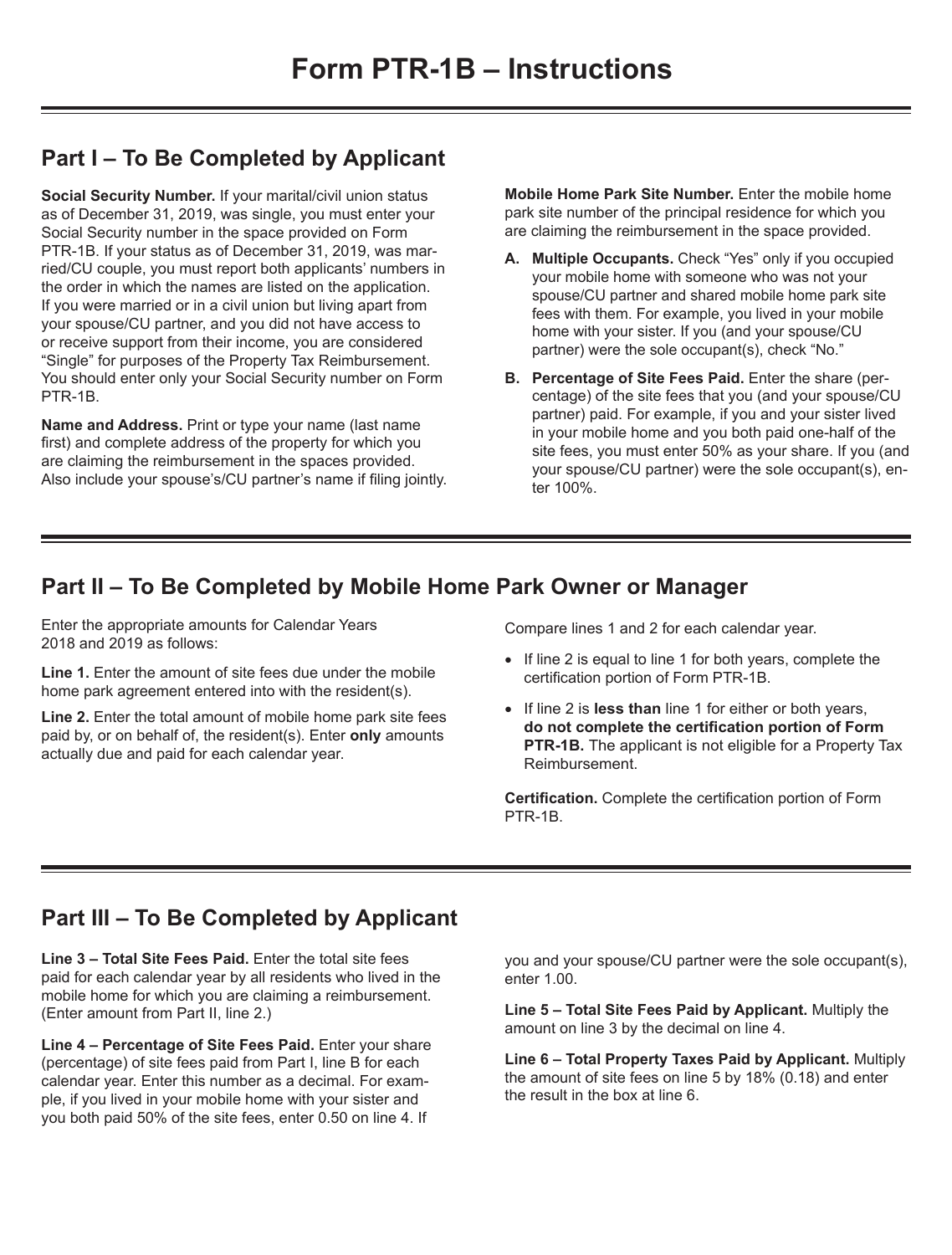#### **Note:**

- **If the property you owned consists of more than four units, you do not qualify for the Senior Freeze, even if one of the units was your principal residence.**
- **If the property you owned contains more than one commercial unit, you do not qualify for the Senior Freeze, even if it also includes a residential unit you used as your principal residence.**

## **2019 and 2018 Property Taxes (Lines 13 and 14)**

#### **Homeowners**

Check the box if the property spans more than one lot or is located in more than one municipality, or if you paid property taxes on any other nearby unoccupied lots that you use for residential purposes (e.g., empty lot used as a yard, a lot with a garage or parking space). Include taxes assessed and paid on the additional lots on lines 13 and 14.

Enter your total property taxes due and paid on your principal residence in New Jersey for 2019 on line 13, and for 2018 on line 14. (If you received a senior citizen's deduction, veteran's deduction, Regional Efficiency Aid Program (REAP) credit, and/or Homestead Benefit credit(s) in 2018 or 2019, enter the amount of property taxes actually due and paid before the deduction(s) and/or credit(s) were subtracted.)

*If you enclose Form PTR-1A, you must enter on lines 13 and 14 the property tax amounts for 2018 and 2019 from the boxes at line 5 in Part II.*

Enter dollars and cents, one digit in each box  $(\Box)$ . Do not use dollar signs or dashes. You must have paid the full amount of 2019 property taxes due by June 1, 2020, and the full amount of 2018 property taxes due by June 1, 2019, to be eligible.

#### **Note:**

• **If you (or your spouse) are a totally and permanently disabled veteran who received a 100% exemption from local property taxes in 2018 or 2019, you are not eligible for a Senior Freeze, even if a portion of the property was rented to a tenant and property taxes were paid on the rented portion.**

• **If you made P.I.L.O.T. (Payments-in-Lieu-of-Tax) payments to your municipality during 2018 or 2019, these payments are not considered property taxes for purposes of this program.**

**Residents of cooperative dwelling units and continuing care retirement facilities** must get a statement from their management indicating their share of property taxes paid for the residential unit they occupy.

**Multiple Owners.** If you owned your home with someone who was not your spouse, enter for each year the proportionate share of the property taxes for your percentage of ownership listed at line 11b. The shares of ownership of the property are considered to be held equally by all owners. If the shares of ownership are not equal, enclose a copy of your deed or other documentation with your application showing your percentage of ownership.

**Example:** You and your sister (who lives in another state) are co-owners of a home on which you pay all the property taxes. If the 2019 property taxes totaled \$6,000 and the 2018 property taxes totaled \$5,000, you must indicate at line 11b that you owned 50% of the property, and you must enter \$3,000 (\$6,000  $\times$  50%) on line 13 and \$2,500 (\$5,000  $\times$  50%) on line 14. You are only eligible for a proportionate share of the Senior Freeze based on your percentage of ownership in the property. Your sister is not eligible for the Senior Freeze for this home because she does not live there.

**Multiple Units.** If your principal residence was a unit in a multi-unit property that you owned, enter for each year the proportionate share of the property taxes for the unit you occupied as your principal residence.

**Example:** You own a four-unit property. If the 2019 property taxes for the entire property totaled \$4,000 and the 2018 property taxes totaled \$3,800 and you indicated at line 12b that you occupied 25% of the property (one unit), you must enter \$1,000 (\$4,000  $\times$  25%) on line 13 and \$950  $($3,800 \times 25\%)$  on line 14. You are only eligible for a proportionate share of the Senior Freeze based on the portion of the property that you occupied as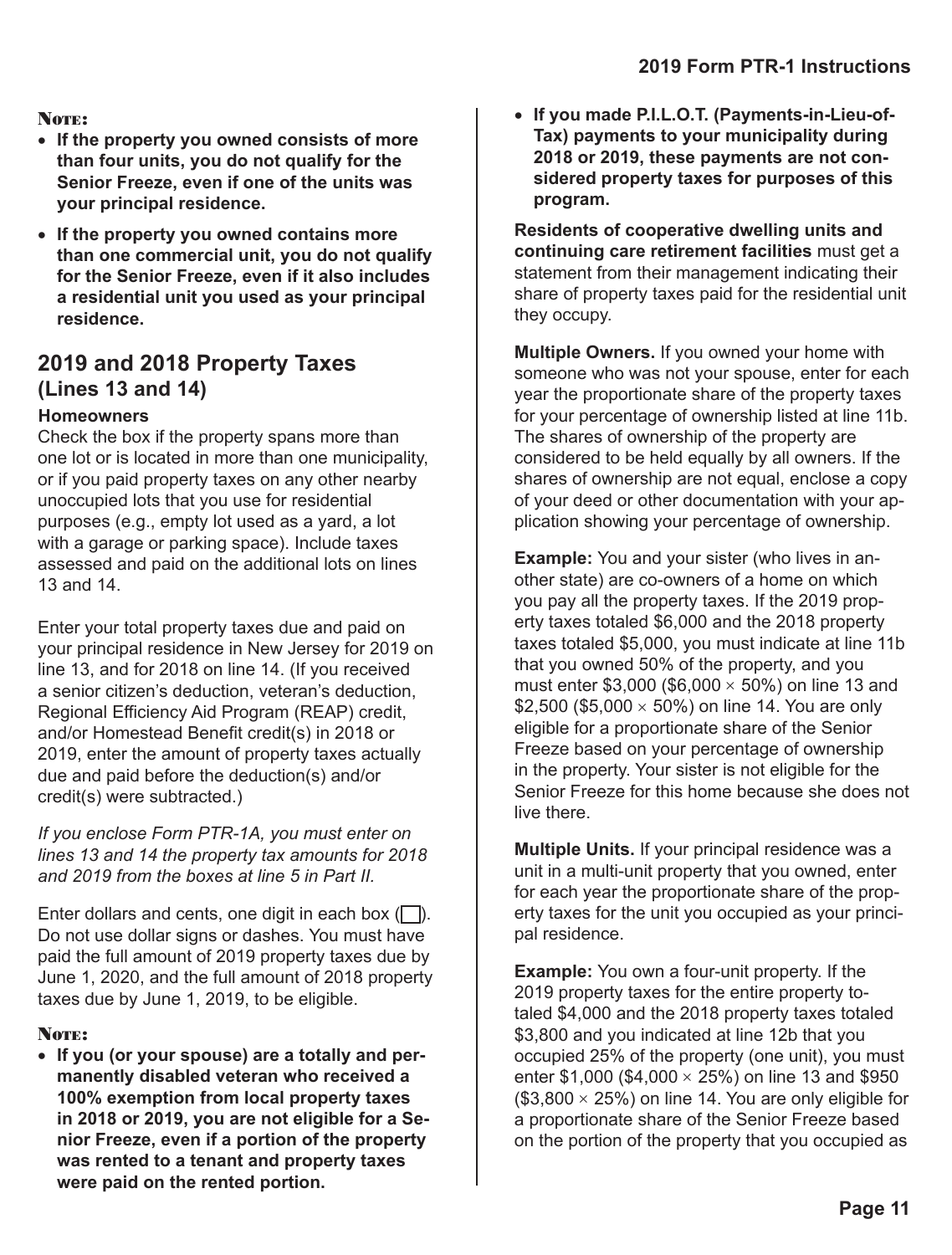your principal residence, even if you paid all of the property taxes.

**Multi-Unit Property With Multiple Owners.** If you answered "Yes" at both lines 11a and 12a for 2018 or 2019, use the percentage of occupancy on line 12b to calculate your proportionate share of property taxes.

#### **Mobile Home Owners**

Enter your property taxes due and paid on your principal residence in New Jersey for 2019 on line 13, and for 2018 on line 14. (For mobile home owners, property taxes are 18% of the annual site fees due and paid to the owner of the mobile home park.) If you lived with someone who was not your spouse and shared the site fees with them, use the percentage entered on line 11b to calculate the proportionate share of the site fees paid by you (and your spouse). Multiply the amount of site fees for each year by 18% (0.18) and enter the result in the boxes at lines 13 and 14.

*If you enclose Form PTR-1B, you must enter on lines 13 and 14 the property tax amounts for 2018 and 2019 from the boxes at line 6 in Part III.* 

Enter dollars and cents, one digit in each box  $\Box$ ). Do not use dollar signs or dashes. You must have paid the full amount of site fees due for 2019 by December 31, 2019, and the full amount of site fees due for 2018 by December 31, 2018, to be eligible for the Senior Freeze.

#### **Important**

**You must enclose verification of 2018 and 2019 property taxes (or mobile home park site fees) due and paid with Form PTR-1. See page 3 for acceptable forms of proof.**

### **Reimbursement Amount (Line 15)**

Subtract line 14 from line 13 and enter the result on line 15. Enter dollars and cents, one digit in each box  $\Box$ ). Do not use dollar signs or dashes. This is the amount of your 2019 Senior Freeze. If the amount on line 15 is zero or less, **you are not eligible, and you should not file this application.**

The total amount of all property tax relief benefits you receive for 2019 (Senior Freeze, Homestead Benefit, Property Tax Deduction for senior citizens/ disabled persons, and Property Tax Deduction for veterans) cannot be more than the total amount of property taxes or rent/site fees constituting property taxes paid for 2019 on your principal residence in New Jersey. (For this purpose, 18% of rent/site fees paid during the year is considered property taxes.) This limitation may affect the amount of your Senior Freeze.

**Note:** Eligibility requirements, including **income limits, and benefits available under this program are subject to change by the State Budget. Check the Division of Taxation's website at**  *www.state.nj.us/treasury/taxation/ptr/ index.shtml* **or call 1-800-323-4400 for updated information. (See "Impact of State Budget" on page 1.)**

Under New Jersey law, if you receive a Senior Freeze that is larger than the amount for which you are eligible, you must repay any excess you received. The amount you owe can be deducted from your Senior Freeze, Income Tax refund or credit, or Homestead Benefit before a payment is issued.

## **Signatures**

Sign and date your application in blue or black ink. If your 2019 marital/civil union status is married/ CU couple, both of you must sign the application. The signatures on the application you file must be original; photocopied signatures are not acceptable. We cannot process an application without the proper signature(s) and will return it to you. This can delay your check.

#### **Daytime Telephone Number and/or Email Ad-**

**dress.** Providing your daytime telephone number and/or email address may help us process your application if we have questions. If you are filing a joint application, you can enter either your or your spouse's daytime telephone number and/or email address.

**Tax Preparers.** Anyone who prepares an application for a fee must sign the application as a "Paid Preparer" and enter their Social Security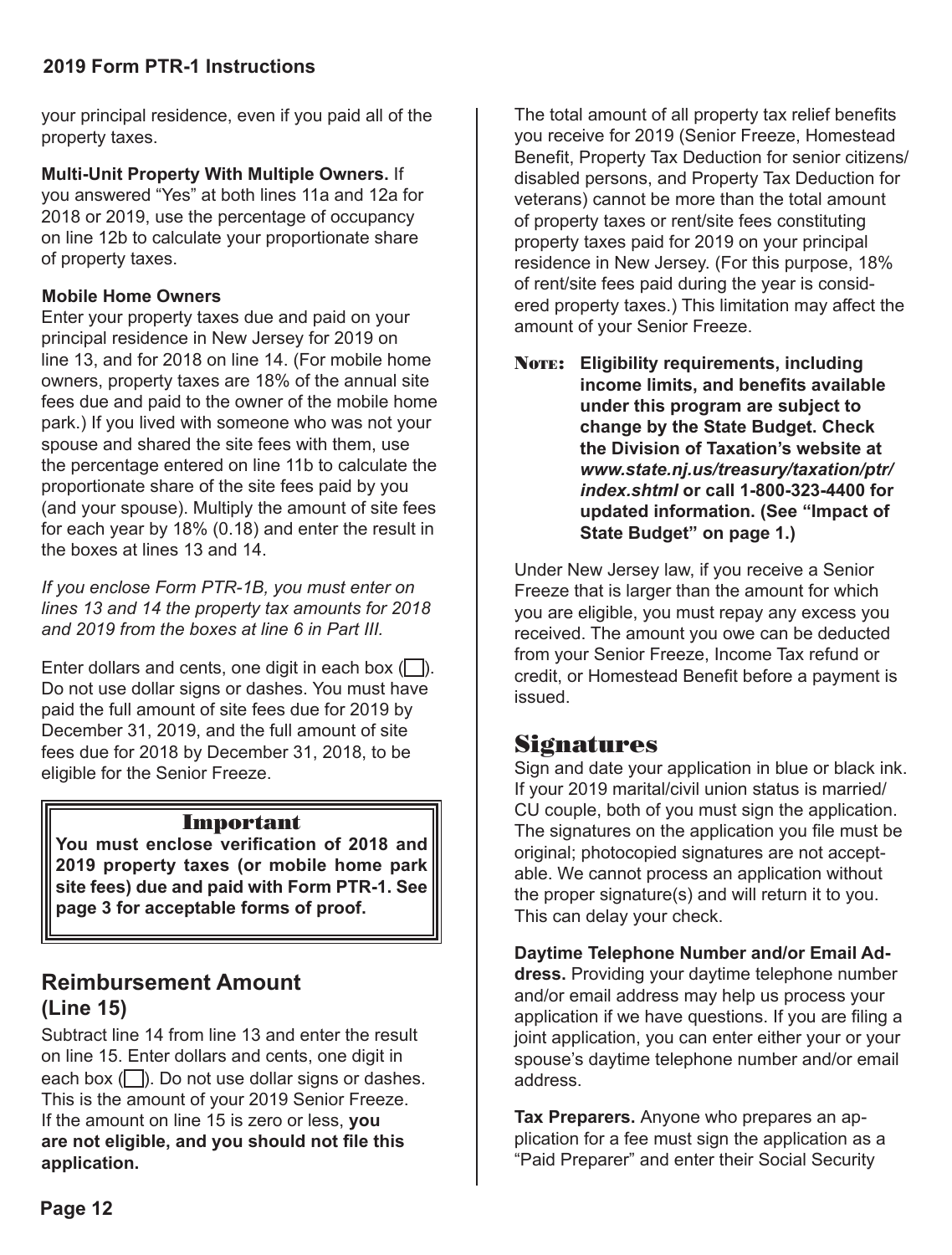number or federal preparer tax identification number. Include the company or corporation name and federal identification number if applicable. A tax preparer who fails to sign the application or provide a tax identification number may incur a \$25 penalty for each omission. Someone who prepares your application but does not charge you should not sign your application.

## **Where to Send Your Application**

When you have completed and signed your application, use the envelope provided in the booklet to mail the application and supporting documentation to:

NJ Division of Taxation Revenue Processing Center Senior Freeze (PTR) PO Box 635 Trenton, NJ 08646-0635

For information or help in completing your application, call the Senior Freeze Hotline at 1-800-882-6597 to speak to a Division of Taxation representative.

## **Important Points to Remember**

- 1. Complete the entire application. Provide full information for both **2018** and **2019.**
- 2. You must meet the eligibility requirements for both **2018** and **2019** (see page 1).
- 3. Enclose proof of age or disability for **2018** and **2019.**
- 4. Homeowners, enclose copies of your **2018** and **2019** property tax bills and proof of payment **or** Form PTR-1A. Mobile home owners, enclose proof of **2018** and **2019** site fees due and paid **or** Form PTR-1B.
- 5. File your application on or before **November 2, 2020.**
- 6. If you meet the eligibility requirements for both **2018** and **2019,** you **must** file this application to use the amount of your **2018** property taxes to calculate your Senior Freeze in future years.
- 7. Eligibility requirements, including income limits, and benefits available under this program are subject to change by the State Budget. (See "Impact of State Budget" on page 1.)

## **Caution!!!**

**This is not an application for a Homestead Benefit. You must file a separate application to apply for a Homestead Benefit.**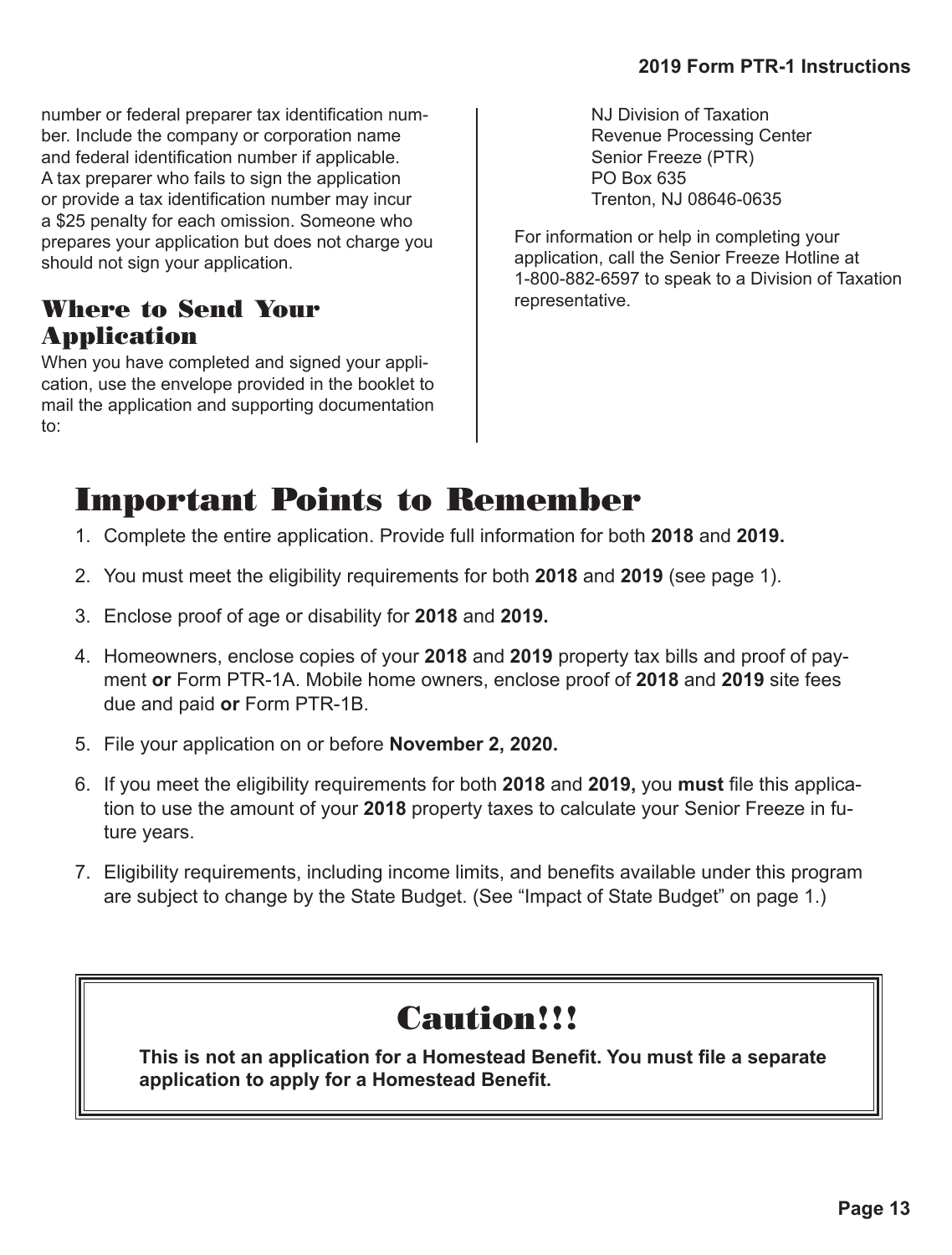| <b>Municipality</b>         | Code | <b>Municipality</b>        | Code | <b>Municipality</b>            | Code |
|-----------------------------|------|----------------------------|------|--------------------------------|------|
| <b>ATLANTIC COUNTY</b>      |      | Hasbrouck Heights Bor.     | 0225 | <b>Bordentown Township</b>     | 0304 |
| Absecon City                | 0101 | Haworth Borough            | 0226 | <b>Burlington City</b>         | 0305 |
| <b>Atlantic City</b>        | 0102 | Hillsdale Borough          | 0227 | <b>Burlington Township</b>     | 0306 |
| <b>Brigantine City</b>      | 0103 | Ho Ho Kus Borough          | 0228 | <b>Chesterfield Township</b>   | 0307 |
| <b>Buena Borough</b>        | 0104 | Leonia Borough             | 0229 | Cinnaminson Township           | 0308 |
| <b>Buena Vista Township</b> | 0105 | Little Ferry Borough       | 0230 | Delanco Township               | 0309 |
| Corbin City                 | 0106 | Lodi Borough               | 0231 | Delran Township                | 0310 |
| Egg Harbor City             | 0107 | <b>Lyndhurst Township</b>  | 0232 | Eastampton Township            | 0311 |
| Egg Harbor Township         | 0108 | Mahwah Township            | 0233 | <b>Edgewater Park Township</b> | 0312 |
| <b>Estell Manor City</b>    | 0109 | Maywood Borough            | 0234 | Evesham Township               | 0313 |
| Folsom Borough              | 0110 | Midland Park Borough       | 0235 | Fieldsboro Borough             | 0314 |
| Galloway Township           | 0111 | Montvale Borough           | 0236 | Florence Township              | 0315 |
| Hamilton Township           | 0112 | Moonachie Borough          | 0237 | Hainesport Township            | 0316 |
| <b>Hammonton Town</b>       | 0113 | New Milford Borough        | 0238 |                                | 0317 |
| <b>Linwood City</b>         | 0114 | North Arlington Borough    | 0239 | <b>Lumberton Township</b>      |      |
| Longport Borough            | 0115 | Northvale Borough          | 0240 | <b>Mansfield Township</b>      | 0318 |
| Margate City                | 0116 | Norwood Borough            | 0241 | Maple Shade Township           | 0319 |
| Mullica Township            | 0117 | Oakland Borough            | 0242 | <b>Medford Township</b>        | 0320 |
| Northfield City             | 0118 | Old Tappan Borough         | 0243 | Medford Lakes Borough          | 0321 |
| Pleasantville City          | 0119 | Oradell Borough            | 0244 | Moorestown Township            | 0322 |
| Port Republic City          | 0120 | Palisades Park Borough     | 0245 | <b>Mount Holly Township</b>    | 0323 |
| <b>Somers Point City</b>    | 0121 | Paramus Borough            | 0246 | Mount Laurel Township          | 0324 |
| <b>Ventnor City</b>         | 0122 | Park Ridge Borough         | 0247 | New Hanover Township           | 0325 |
| Weymouth Township           | 0123 | Ramsey Borough             | 0248 | North Hanover Township         | 0326 |
|                             |      | Ridgefield Borough         | 0249 | Palmyra Borough                | 0327 |
| <b>BERGEN COUNTY</b>        |      | Ridgefield Park Village    | 0250 | Pemberton Borough              | 0328 |
| Allendale Borough           | 0201 | Ridgewood Village          | 0251 | Pemberton Township             | 0329 |
| Alpine Borough              | 0202 | River Edge Borough         | 0252 | Riverside Township             | 0330 |
| Bergenfield Borough         | 0203 | <b>River Vale Township</b> | 0253 | Riverton Borough               | 0331 |
| Bogota Borough              | 0204 | Rochelle Park Township     | 0254 | Shamong Township               | 0332 |
| Carlstadt Borough           | 0205 | Rockleigh Borough          | 0255 | Southampton Township           | 0333 |
| Cliffside Park Borough      | 0206 | <b>Rutherford Borough</b>  | 0256 | Springfield Township           | 0334 |
| Closter Borough             | 0207 | Saddle Brook Township      | 0257 | Tabernacle Township            | 0335 |
| Cresskill Borough           | 0208 | Saddle River Borough       | 0258 | Washington Township            | 0336 |
| Demarest Borough            | 0209 | South Hackensack Twp.      | 0259 | Westampton Township            | 0337 |
| Dumont Borough              | 0210 | <b>Teaneck Township</b>    | 0260 | Willingboro Township           | 0338 |
| East Rutherford Borough     | 0212 | <b>Tenafly Borough</b>     | 0261 | <b>Woodland Township</b>       | 0339 |
| Edgewater Borough           | 0213 | Teterboro Borough          | 0262 | Wrightstown Borough            | 0340 |
| Elmwood Park Borough        | 0211 | Upper Saddle River Bor.    | 0263 |                                |      |
| Emerson Borough             | 0214 | Waldwick Borough           | 0264 | <b>CAMDEN COUNTY</b>           |      |
| <b>Englewood City</b>       | 0215 | <b>Wallington Borough</b>  | 0265 | Audubon Borough                | 0401 |
| Englewood Cliffs Borough    | 0216 | Washington Township        | 0266 | Audubon Park Borough           | 0402 |
| Fair Lawn Borough           | 0217 | Westwood Borough           | 0267 | Barrington Borough             | 0403 |
| Fairview Borough            | 0218 | Woodcliff Lake Borough     | 0268 | <b>Bellmawr Borough</b>        | 0404 |
| Fort Lee Borough            | 0219 | Wood-Ridge Borough         | 0269 | Berlin Borough                 | 0405 |
|                             |      | <b>Wyckoff Township</b>    | 0270 | <b>Berlin Township</b>         | 0406 |
| Franklin Lakes Borough      | 0220 |                            |      |                                | 0407 |
| <b>Garfield City</b>        | 0221 | <b>BURLINGTON COUNTY</b>   |      | Brooklawn Borough              |      |
| Glen Rock Borough           | 0222 | <b>Bass River Township</b> | 0301 | Camden City                    | 0408 |
| Hackensack City             | 0223 | <b>Beverly City</b>        | 0302 | Cherry Hill Township           | 0409 |
| Harrington Park Borough     | 0224 | <b>Bordentown City</b>     | 0303 | Chesilhurst Borough            | 0410 |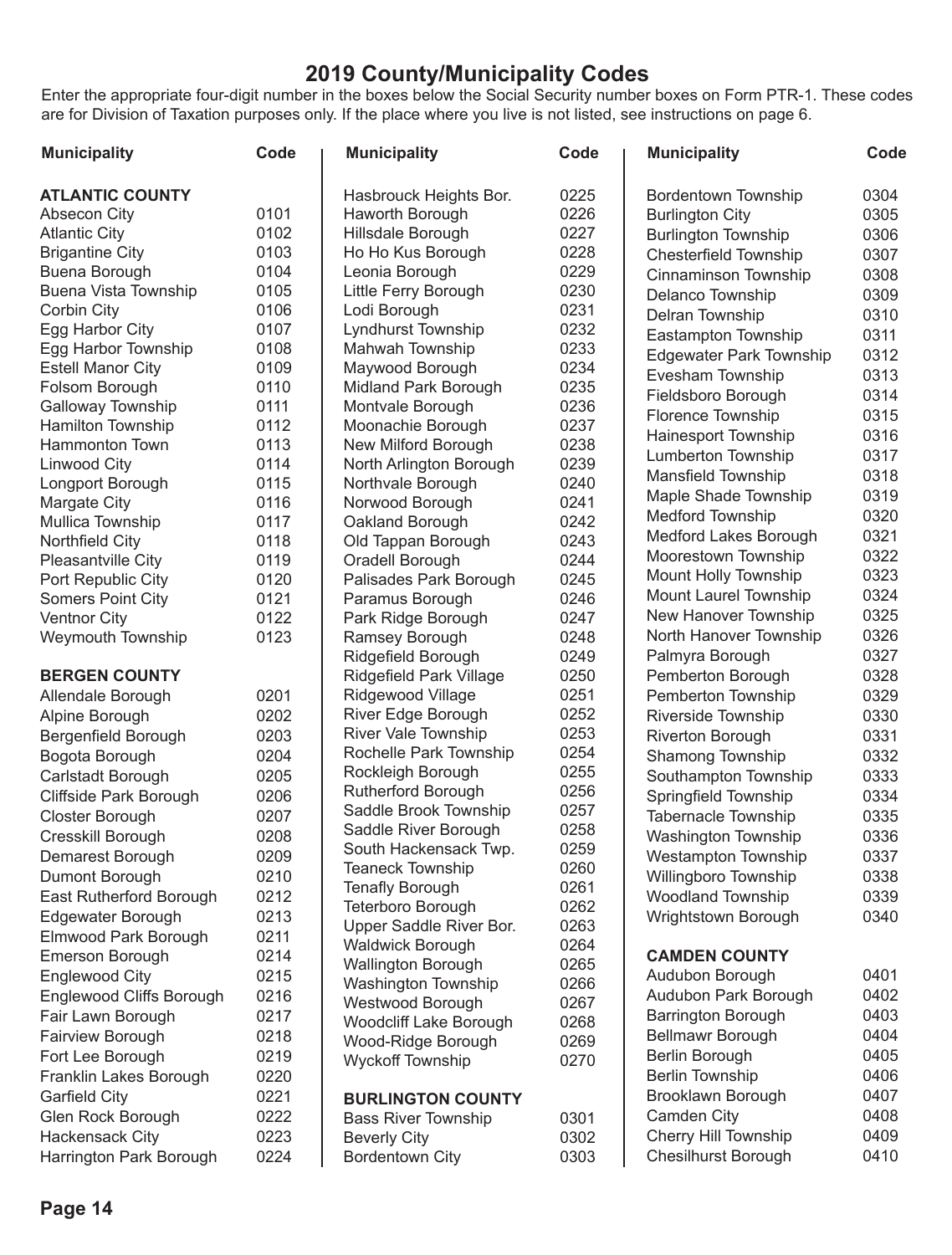| 0411<br><b>Fairfield Township</b><br>0605<br>South Harrison Township<br><b>Clementon Borough</b> | 0816 |
|--------------------------------------------------------------------------------------------------|------|
|                                                                                                  |      |
| 0412<br><b>Greenwich Township</b><br>0606<br>Swedesboro Borough<br>Collingswood Borough          | 0817 |
| Gibbsboro Borough<br>0413<br><b>Hopewell Township</b><br><b>Washington Township</b><br>0607      | 0818 |
| 0414<br>Lawrence Township<br>0608<br>Wenonah Borough<br><b>Gloucester City</b>                   | 0819 |
| 0415<br>Maurice River Township<br>0609<br>West Deptford Township<br><b>Gloucester Township</b>   | 0820 |
| Haddon Township<br>0416<br>0610<br>Westville Borough<br>Millville City                           | 0821 |
| Haddonfield Borough<br>0417<br>Shiloh Borough<br>0611<br><b>Woodbury City</b>                    | 0822 |
| Haddon Heights Borough<br>0418<br><b>Stow Creek Township</b><br>0612<br>Woodbury Heights Borough | 0823 |
| 0419<br><b>Upper Deerfield Township</b><br>0613<br><b>Woolwich Township</b><br>Hi-Nella Borough  | 0824 |
| Laurel Springs Borough<br>0420<br>0614<br><b>Vineland City</b>                                   |      |
| Lawnside Borough<br>0421<br><b>HUDSON COUNTY</b>                                                 |      |
| <b>ESSEX COUNTY</b><br>Lindenwold Borough<br>0422<br><b>Bayonne City</b>                         | 0901 |
| 0701<br><b>Belleville Township</b><br>0423<br>East Newark Borough<br>Magnolia Borough            | 0902 |
| <b>Bloomfield Township</b><br>0702<br>Merchantville Borough<br>0424<br><b>Guttenberg Town</b>    | 0903 |
| 0703<br>Caldwell Borough<br>Mount Ephraim Borough<br>0425<br><b>Harrison Town</b>                | 0904 |
| Cedar Grove Township<br>0704<br>Oaklyn Borough<br>0426<br>Hoboken City                           | 0905 |
| East Orange City<br>0705<br>Pennsauken Township<br>0427<br>Jersey City                           | 0906 |
| <b>Essex Fells Township</b><br>0706<br>0428<br>Kearny Town<br>Pine Hill Borough                  | 0907 |
| Fairfield Township<br>0707<br>0429<br>North Bergen Township<br>Pine Valley Borough               | 0908 |
| Glen Ridge Borough<br>0708<br>Runnemede Borough<br>0430<br>Secaucus Town                         | 0909 |
| Irvington Township<br>0709<br>0431<br><b>Union City</b><br>Somerdale Borough                     | 0910 |
| Livingston Township<br>0710<br>0432<br>Weehawken Township<br><b>Stratford Borough</b>            | 0911 |
| Maplewood Township<br>0711<br>0433<br>West New York Town<br><b>Tavistock Borough</b>             | 0912 |
| 0712<br>Millburn Township<br>Voorhees Township<br>0434                                           |      |
| Montclair Township<br>0713<br><b>Waterford Township</b><br>0435<br><b>HUNTERDON COUNTY</b>       |      |
| 0714<br><b>Newark City</b><br><b>Winslow Township</b><br>0436<br>Alexandria Township             | 1001 |
| 0715<br>North Caldwell Borough<br>0437<br><b>Bethlehem Township</b><br>Woodlynne Borough         | 1002 |
| Nutley Township<br>0716<br><b>Bloomsbury Borough</b>                                             | 1003 |
| 0717<br>Orange City<br><b>CAPE MAY COUNTY</b><br>Califon Borough                                 | 1004 |
| Roseland Borough<br>0718<br>0501<br><b>Clinton Town</b><br>Avalon Borough                        | 1005 |
| South Orange Village Twp.<br>0719<br>0502<br><b>Clinton Township</b><br>Cape May City            | 1006 |
| 0720<br>Verona Township<br>Cape May Point Borough<br>0503<br>Delaware Township                   | 1007 |
| 0721<br><b>West Caldwell Township</b><br>Dennis Township<br>0504<br>East Amwell Township         | 1008 |
| 0722<br>West Orange Township<br>Lower Township<br>0505<br>Flemington Borough                     | 1009 |
| 0506<br>Franklin Township<br>Middle Township                                                     | 1010 |
| <b>GLOUCESTER COUNTY</b><br>0507<br>North Wildwood City<br>Frenchtown Borough                    | 1011 |
| 0801<br>Clayton Borough<br>0508<br>Glen Gardner Borough<br>Ocean City                            | 1012 |
| Deptford Township<br>0802<br>0509<br>Hampton Borough<br>Sea Isle City                            | 1013 |
| East Greenwich Township<br>0803<br>Stone Harbor Borough<br>0510<br>High Bridge Borough           | 1014 |
| <b>Elk Township</b><br>0804<br><b>Upper Township</b><br>0511<br><b>Holland Township</b>          | 1015 |
| Franklin Township<br>0805<br>West Cape May Borough<br>0512<br>Kingwood Township                  | 1016 |
| Glassboro Borough<br>0806<br>West Wildwood Borough<br>0513<br>Lambertville City                  | 1017 |
| <b>Greenwich Township</b><br>0807<br><b>Wildwood City</b><br>0514<br>Lebanon Borough             | 1018 |
| Harrison Township<br>0808<br>Wildwood Crest Borough<br>0515<br>Lebanon Township                  | 1019 |
| Logan Township<br>0809<br>0516<br>Milford Borough<br>Woodbine Borough                            | 1020 |
| Mantua Township<br>0810<br>Raritan Township                                                      | 1021 |
| Monroe Township<br>0811<br>Readington Township<br><b>CUMBERLAND COUNTY</b>                       | 1022 |
| National Park Borough<br>0812<br>0601<br>Stockton Borough<br><b>Bridgeton City</b>               | 1023 |
| Newfield Borough<br>0813<br><b>Commercial Township</b><br>0602<br><b>Tewksbury Township</b>      | 1024 |
| Paulsboro Borough<br>0814<br>Union Township<br>Deerfield Township<br>0603                        | 1025 |
| Pitman Borough<br>0815<br>Downe Township<br><b>West Amwell Township</b><br>0604                  | 1026 |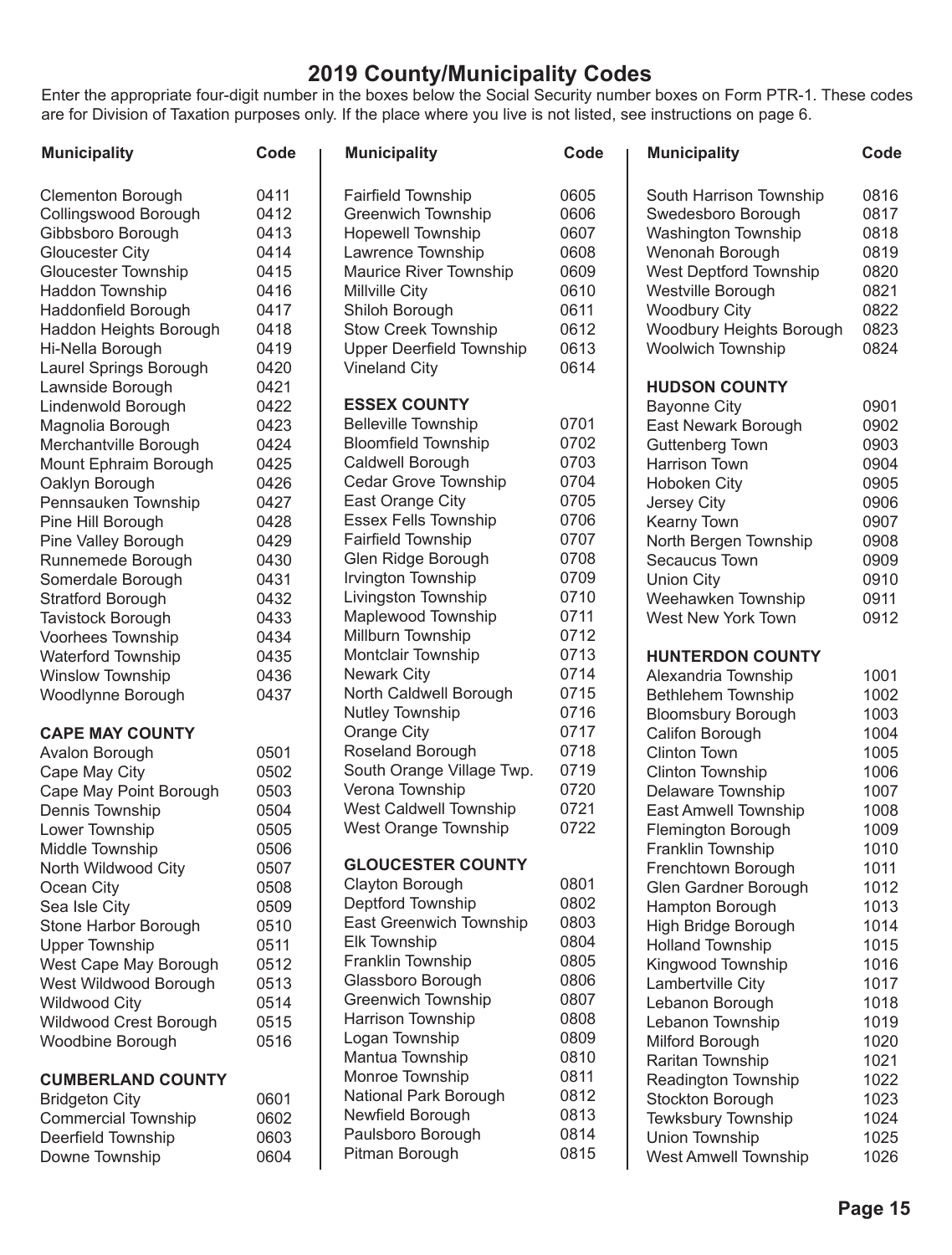| <b>Municipality</b>          | Code | <b>Municipality</b>            | Code | <b>Municipality</b>           | Code |
|------------------------------|------|--------------------------------|------|-------------------------------|------|
| <b>MERCER COUNTY</b>         |      | <b>Colts Neck Township</b>     | 1310 | Chester Borough               | 1406 |
| East Windsor Township        | 1101 | Deal Borough                   | 1311 | <b>Chester Township</b>       | 1407 |
| <b>Ewing Township</b>        | 1102 | Eatontown Borough              | 1312 | Denville Township             | 1408 |
| <b>Hamilton Township</b>     | 1103 | Englishtown Borough            | 1313 | Dover Town                    | 1409 |
| Hightstown Borough           | 1104 | Fair Haven Borough             | 1314 | East Hanover Township         | 1410 |
| Hopewell Borough             | 1105 | Farmingdale Borough            | 1315 | Florham Park Borough          | 1411 |
| <b>Hopewell Township</b>     | 1106 | Freehold Borough               | 1316 | Hanover Township              | 1412 |
| Lawrence Township            | 1107 | <b>Freehold Township</b>       | 1317 | Harding Township              | 1413 |
| Pennington Borough           | 1108 | Hazlet Township                | 1318 | Jefferson Township            | 1414 |
| Princeton                    | 1114 | Highlands Borough              | 1319 | Kinnelon Borough              | 1415 |
| Robbinsville Township        | 1112 | <b>Holmdel Township</b>        | 1320 | Lincoln Park Borough          | 1416 |
| <b>Trenton City</b>          | 1111 | <b>Howell Township</b>         | 1321 | Long Hill Township            | 1430 |
| West Windsor Township        | 1113 | Interlaken Borough             | 1322 | Madison Borough               | 1417 |
|                              |      | Keansburg Borough              | 1323 | Mendham Borough               | 1418 |
| <b>MIDDLESEX COUNTY</b>      |      | Keyport Borough                | 1324 | Mendham Township              | 1419 |
| Carteret Borough             | 1201 | Lake Como Borough              | 1346 | Mine Hill Township            | 1420 |
| Cranbury Township            | 1202 | Little Silver Borough          | 1325 | Montville Township            | 1421 |
| Dunellen Borough             | 1203 | Loch Arbour Village            | 1326 | Morris Plains Borough         | 1423 |
| East Brunswick Township      | 1204 | Long Branch City               | 1327 | Morris Township               | 1422 |
| <b>Edison Township</b>       | 1205 | Manalapan Township             | 1328 | Morristown Town               | 1424 |
| Helmetta Borough             | 1206 | Manasquan Borough              | 1329 | Mountain Lakes Borough        | 1425 |
| <b>Highland Park Borough</b> | 1207 | Marlboro Township              | 1330 | Mt. Arlington Borough         | 1426 |
| Jamesburg Borough            | 1208 | Matawan Borough                | 1331 | Mt. Olive Township            | 1427 |
| Metuchen Borough             | 1209 | Middletown Township            | 1332 | Netcong Borough               | 1428 |
| Middlesex Borough            | 1210 | Millstone Township             | 1333 | Parsippany-Troy Hills Twp.    | 1429 |
| Milltown Borough             | 1211 | Monmouth Beach Borough         | 1334 | Pequannock Township           | 1431 |
| Monroe Township              | 1212 | Neptune City Borough           | 1336 | Randolph Township             | 1432 |
| New Brunswick City           | 1213 | Neptune Township               | 1335 | Riverdale Borough             | 1433 |
| North Brunswick Township     | 1214 | Ocean Township                 | 1337 | Rockaway Borough              | 1434 |
| Old Bridge Township          | 1215 | Oceanport Borough              | 1338 | Rockaway Township             | 1435 |
| Perth Amboy City             | 1216 | Red Bank Borough               | 1339 | Roxbury Township              | 1436 |
| Piscataway Township          | 1217 | Roosevelt Borough              | 1340 | Victory Gardens Borough       | 1437 |
| Plainsboro Township          | 1218 | Rumson Borough                 | 1341 | Washington Township           | 1438 |
| Sayreville Borough           | 1219 | Sea Bright Borough             | 1342 | <b>Wharton Borough</b>        | 1439 |
| South Amboy City             | 1220 | Sea Girt Borough               | 1343 |                               |      |
| South Brunswick Township     | 1221 | Shrewsbury Borough             | 1344 | <b>OCEAN COUNTY</b>           |      |
| South Plainfield Borough     | 1222 | Shrewsbury Township            | 1345 | <b>Barnegat Township</b>      | 1501 |
| South River Borough          | 1223 | Spring Lake Borough            | 1347 | <b>Barnegat Light Borough</b> | 1502 |
| Spotswood Borough            | 1224 | Spring Lake Heights Bor.       | 1348 | <b>Bay Head Borough</b>       | 1503 |
| Woodbridge Township          | 1225 | <b>Tinton Falls Borough</b>    | 1349 | Beach Haven Borough           | 1504 |
|                              |      | Union Beach Borough            | 1350 | Beachwood Borough             | 1505 |
| <b>MONMOUTH COUNTY</b>       |      | <b>Upper Freehold Township</b> | 1351 | <b>Berkeley Township</b>      | 1506 |
| Aberdeen Township            | 1301 | Wall Township                  | 1352 | <b>Brick Township</b>         | 1507 |
| Allenhurst Borough           | 1302 | West Long Branch Borough       | 1353 | Eagleswood Township           | 1509 |
| Allentown Borough            | 1303 |                                |      | Harvey Cedars Borough         | 1510 |
| <b>Asbury Park City</b>      | 1304 | <b>MORRIS COUNTY</b>           |      | Island Heights Borough        | 1511 |
| Atlantic Highlands Borough   | 1305 | <b>Boonton Town</b>            | 1401 | Jackson Township              | 1512 |
| Avon-by-the-Sea Borough      | 1306 | <b>Boonton Township</b>        | 1402 | Lacey Township                | 1513 |
| Belmar Borough               | 1307 | <b>Butler Borough</b>          | 1403 | Lakehurst Borough             | 1514 |
| <b>Bradley Beach Borough</b> | 1308 | Chatham Borough                | 1404 | Lakewood Township             | 1515 |
| <b>Brielle Borough</b>       | 1309 | Chatham Township               | 1405 | Lavallette Borough            | 1516 |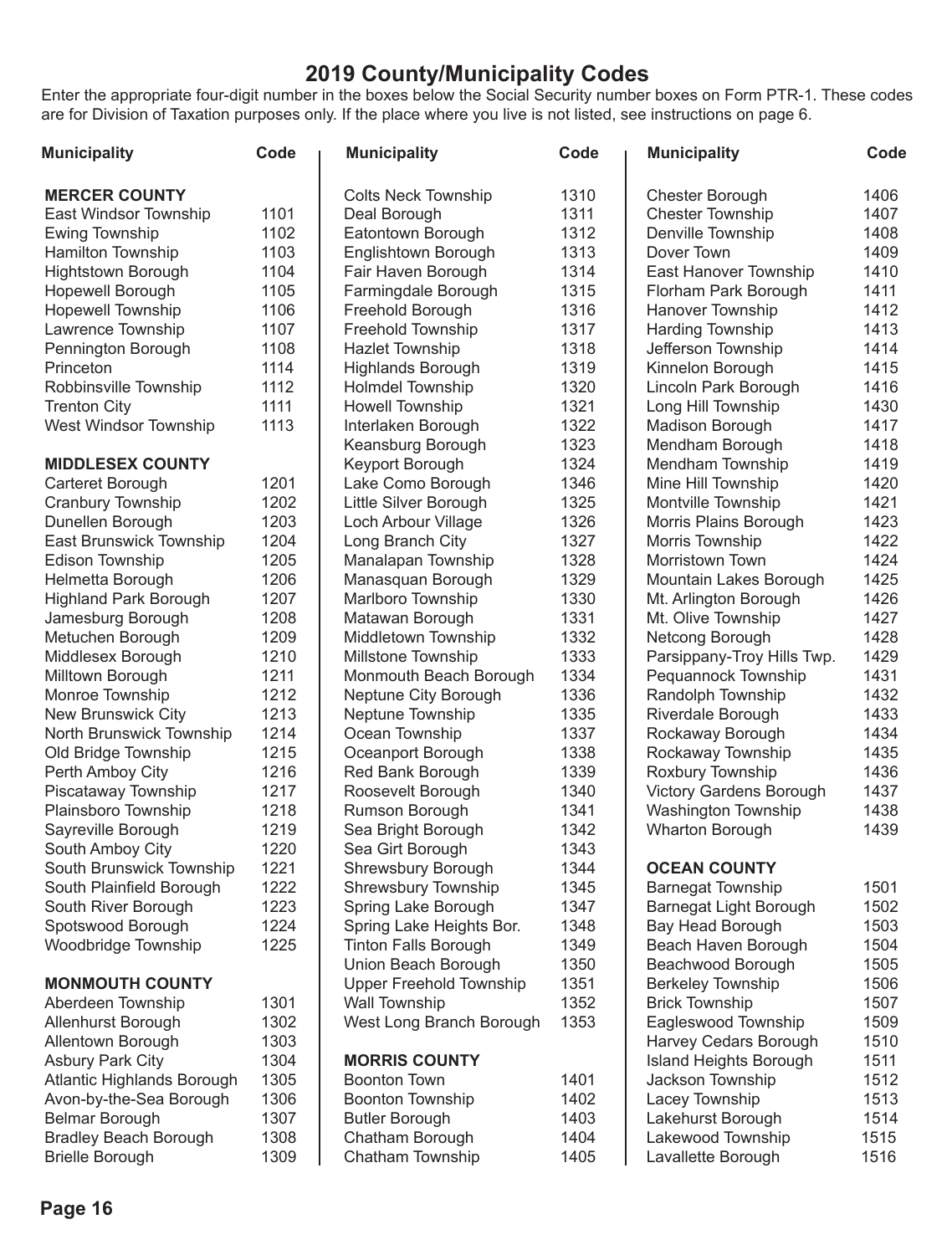| <b>Municipality</b>               | Code         | <b>Municipality</b>                 | Code | <b>Municipality</b>                    | Code         |
|-----------------------------------|--------------|-------------------------------------|------|----------------------------------------|--------------|
| Little Egg Harbor Township        | 1517         | Salem City                          | 1713 | <b>Walpack Township</b>                | 1923         |
| Long Beach Township               | 1518         | Upper Pittsgrove Township           | 1714 | Wantage Township                       | 1924         |
| Manchester Township               | 1519         | Woodstown Borough                   | 1715 |                                        |              |
| <b>Mantoloking Borough</b>        | 1520         |                                     |      | <b>UNION COUNTY</b>                    |              |
| Ocean Gate Borough                | 1522         | <b>SOMERSET COUNTY</b>              |      | <b>Berkeley Heights Township</b>       | 2001         |
| Ocean Township                    | 1521         | <b>Bedminster Township</b>          | 1801 | <b>Clark Township</b>                  | 2002         |
| Pine Beach Borough                | 1523         | <b>Bernards Township</b>            | 1802 | <b>Cranford Township</b>               | 2003         |
| <b>Plumsted Township</b>          | 1524         | Bernardsville Borough               | 1803 | <b>Elizabeth City</b>                  | 2004         |
| Point Pleasant Borough            | 1525         | <b>Bound Brook Borough</b>          | 1804 | Fanwood Borough                        | 2005         |
| Pt. Pleasant Beach Borough        | 1526         | <b>Branchburg Township</b>          | 1805 | Garwood Borough                        | 2006         |
| Seaside Heights Borough           | 1527         | <b>Bridgewater Township</b>         | 1806 | Hillside Township                      | 2007         |
| Seaside Park Borough              | 1528         | Far Hills Borough                   | 1807 | Kenilworth Borough                     | 2008         |
| Ship Bottom Borough               | 1529         | Franklin Township                   | 1808 | <b>Linden City</b>                     | 2009         |
| South Toms River Borough          | 1530         | Green Brook Township                | 1809 | Mountainside Borough                   | 2010         |
| <b>Stafford Township</b>          | 1531         | Hillsborough Township               | 1810 | New Providence Borough                 | 2011         |
| <b>Surf City Borough</b>          | 1532         | Manville Borough                    | 1811 | <b>Plainfield City</b>                 | 2012         |
| <b>Toms River Township</b>        | 1508         | Millstone Borough                   | 1812 | <b>Rahway City</b>                     | 2013         |
| <b>Tuckerton Borough</b>          | 1533         | Montgomery Township                 | 1813 | Roselle Borough                        | 2014         |
|                                   |              | North Plainfield Borough            | 1814 | Roselle Park Borough                   | 2015         |
| <b>PASSAIC COUNTY</b>             |              | Peapack & Gladstone Bor.            | 1815 | Scotch Plains Township                 | 2016         |
| <b>Bloomingdale Borough</b>       | 1601         | Raritan Borough                     | 1816 | Springfield Township                   | 2017         |
| <b>Clifton City</b>               | 1602         | Rocky Hill Borough                  | 1817 | <b>Summit City</b>                     | 2018         |
| Haledon Borough                   | 1603         | Somerville Borough                  | 1818 | Union Township                         | 2019         |
| Hawthorne Borough                 | 1604         | South Bound Brook Bor.              | 1819 | <b>Westfield Town</b>                  | 2020         |
| Little Falls Township             | 1605         | Warren Township                     | 1820 | Winfield Township                      | 2021         |
| North Haledon Borough             | 1606         | Watchung Borough                    | 1821 |                                        |              |
| Passaic City                      | 1607         |                                     |      | <b>WARREN COUNTY</b>                   |              |
| Paterson City                     | 1608         | <b>SUSSEX COUNTY</b>                | 1901 | <b>Allamuchy Township</b>              | 2101<br>2102 |
| Pompton Lakes Borough             | 1609<br>1610 | Andover Borough<br>Andover Township | 1902 | Alpha Borough<br><b>Belvidere Town</b> | 2103         |
| Prospect Park Borough             | 1611         | <b>Branchville Borough</b>          | 1903 | <b>Blairstown Township</b>             | 2104         |
| Ringwood Borough                  | 1612         | <b>Byram Township</b>               | 1904 | Franklin Township                      | 2105         |
| Totowa Borough<br>Wanaque Borough | 1613         | Frankford Township                  | 1905 | Frelinghuysen Township                 | 2106         |
| Wayne Township                    | 1614         | Franklin Borough                    | 1906 | <b>Greenwich Township</b>              | 2107         |
| <b>West Milford Township</b>      | 1615         | Fredon Township                     | 1907 | <b>Hackettstown Town</b>               | 2108         |
| <b>Woodland Park Borough</b>      | 1616         | Green Township                      | 1908 | Hardwick Township                      | 2109         |
|                                   |              | Hamburg Borough                     | 1909 | Harmony Township                       | 2110         |
| <b>SALEM COUNTY</b>               |              | Hampton Township                    | 1910 | Hope Township                          | 2111         |
| Alloway Township                  | 1701         | Hardyston Township                  | 1911 | Independence Township                  | 2112         |
| <b>Carneys Point Township</b>     | 1702         | Hopatcong Borough                   | 1912 | Knowlton Township                      | 2113         |
| Elmer Borough                     | 1703         | Lafayette Township                  | 1913 | Liberty Township                       | 2114         |
| Elsinboro Township                | 1704         | Montague Township                   | 1914 | Lopatcong Township                     | 2115         |
| Lower Alloways Creek Twp.         | 1705         | <b>Newton Town</b>                  | 1915 | Mansfield Township                     | 2116         |
| Mannington Township               | 1706         | Ogdensburg Borough                  | 1916 | Oxford Township                        | 2117         |
| <b>Oldmans Township</b>           | 1707         | Sandyston Township                  | 1917 | Phillipsburg Town                      | 2119         |
| Penns Grove Borough               | 1708         | Sparta Township                     | 1918 | Pohatcong Township                     | 2120         |
| Pennsville Township               | 1709         | Stanhope Borough                    | 1919 | Washington Borough                     | 2121         |
| Pilesgrove Township               | 1710         | <b>Stillwater Township</b>          | 1920 | Washington Township                    | 2122         |
| Pittsgrove Township               | 1711         | Sussex Borough                      | 1921 | White Township                         | 2123         |
| Quinton Township                  | 1712         | Vernon Township                     | 1922 |                                        |              |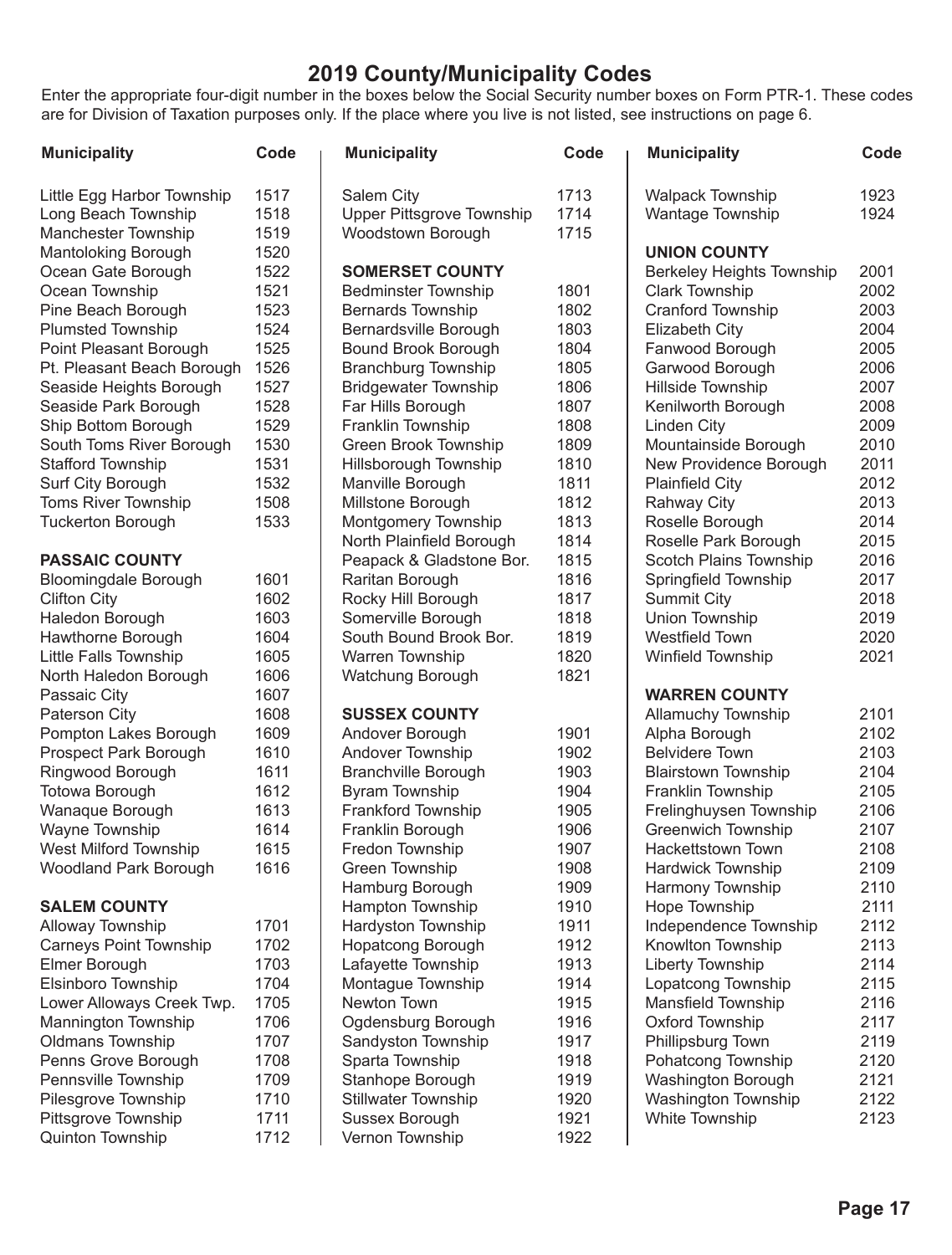#### **Line 20a – Pensions, Annuities, and IRA Withdrawals**

Retirement income such as pensions, annuities, and certain IRA withdrawals is taxable in New Jersey. The New Jersey taxable amount may be different from the federal amount. Enter the taxable portion on line 20a.

Common types of taxable retirement income:

- Pensions from the private sector
- Federal, state, and local government, and teachers' pensions
- Keogh plan distributions
- $\bullet$  401(k) plan distributions
- Early retirement benefits
- Amounts reported as pension on Schedule NJK-1, Partnership Return Form NJ-1065
- Civil Service pensions and annuities, even if based on credit for military service. These are received from the U.S. Office of Personnel Management.

Common types of nontaxable retirement income (do not report on this return):

- Social Security benefits
- Railroad Retirement benefits
- Public or private disability pension benefits until the year you turn 65. Beginning with the year you turn 65, the benefits are treated as ordinary pension income.
- U.S. Military pensions and survivor's benefit payments (Most are received from the U.S. Department of Finance and Accounting Service.)

Part-Year Residents. Include only the taxable amounts you received while you were a resident of New Jersey.

#### **Types of Retirement Plans**

Retirement plans are either noncontributory or contributory.

**Noncontributory.** You made no contributions to your plan. Amounts you receive from these plans are fully taxable. Enter the amount from your 1099-R on line 20a.

**Contributory (Other Than IRAs).** You made contributions to your plan. Contributions are usually made through payroll

deductions and, in general, are taxed when they are made. Contributions made to a retirement plan (other than a  $401(k)$  plan) prior to moving to New Jersey are considered to have been previously taxed. These plans also may include employer contributions and earnings, which have not been taxed.

Since you have already been taxed on your contributions, you must determine which portion of your distribution is taxable and which is excludable. There are two methods of calculating the taxable and excludable amounts: Three-Year Rule Method and General Rule Method. To determine which method to use, complete Worksheet A the year you begin receiving pension and annuity payments.

**Note:** If you received a distribution from a 401(k) plan, do not complete Worksheet A. See the section on 401(k) plans. If you made a withdrawal from an IRA, do not complete Worksheet A or B. Instead, complete Worksheet C. See the section on IRAs.

**Three-Year Rule Method.** Use this method if you will recover all your contributions within 36 months from the date you receive your first payment from the plan, and both you and your employer contributed to the plan.

Do not report pension and annuity payments as income on line 20a until you have recovered all of your contributions. Instead, report these amounts on line 20b. Once you have recovered your contributions, the payments you receive are fully taxable and must be reported on line 20a.

**General Rule Method.** You must use this method if you will not recover your contributions within 36 months from the date you receive your first payment from the plan *or* if your employer did not contribute to the plan. Part of your pension is excludable and part is taxable every year. The excludable amount represents your contributions. Complete Worksheet B in the year you receive your first payment from the plan and keep it for your records. You will need it for calculations in future years. Recalculate the percentage on line 3 of Worksheet B only if your annual pension payments decrease.

#### **Lump-Sum Distributions and Rollovers**

When you receive a lump-sum distribution of the entire balance from a qualified employee pension, annuity, profit-sharing, or

| <b>Worksheet A</b><br><b>Which Pension Method to Use</b>                                                                                                                                                                                                                                  |  |
|-------------------------------------------------------------------------------------------------------------------------------------------------------------------------------------------------------------------------------------------------------------------------------------------|--|
| 1. Amount of pension you will receive during the first three years (36 months) from                                                                                                                                                                                                       |  |
|                                                                                                                                                                                                                                                                                           |  |
| (a) If line 3 is "0" or more, and both you and your employer contributed to the plan, you can use the <b>Three-Year Rule Method.</b><br>(b) If line 3 is less than "0," or your employer did not contribute to the plan, you must use the General Rule Method.<br>(Keep for your records) |  |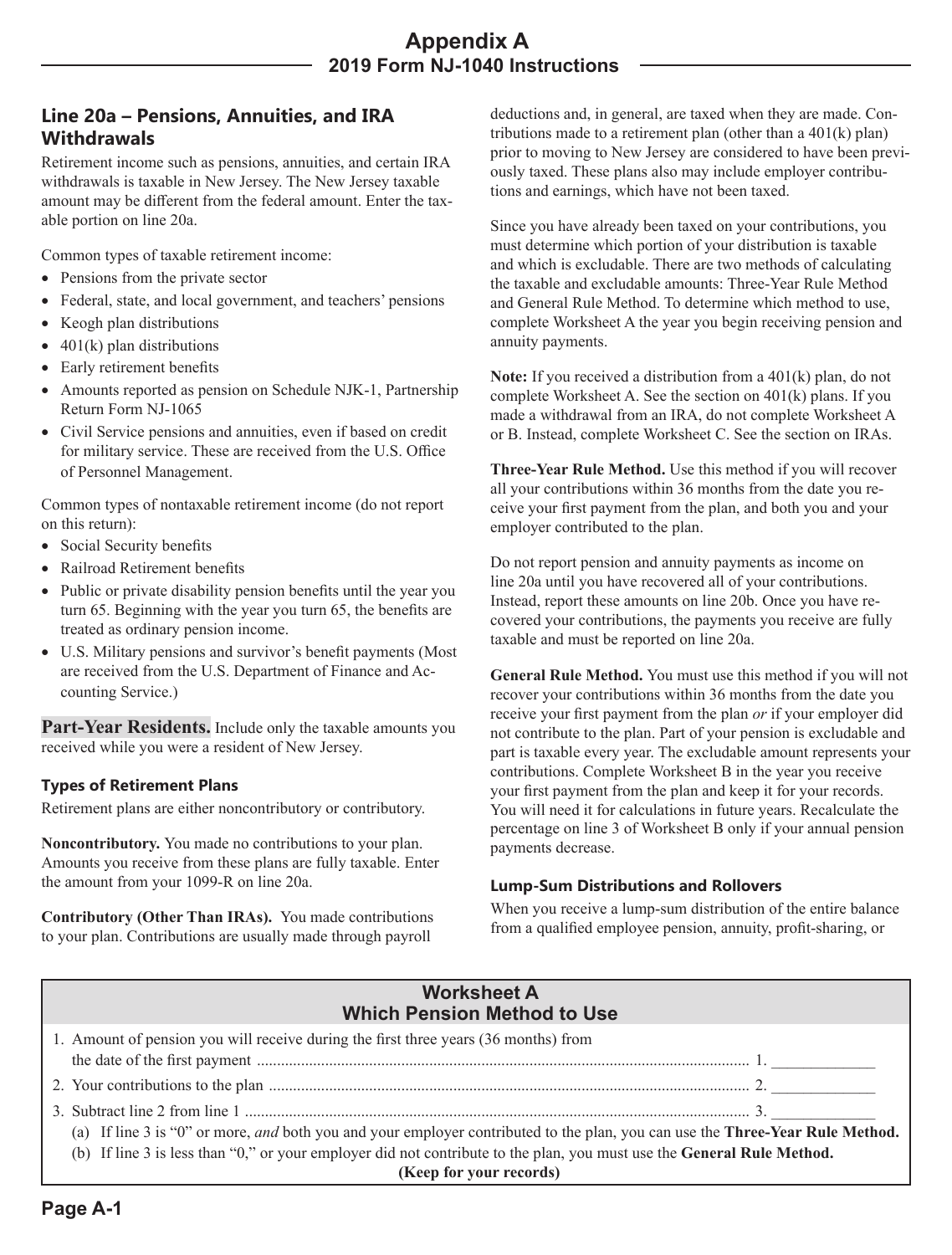#### **2019 Form NJ-1040 Instructions Appendix A**

#### **Worksheet B General Rule Method**

| <b>OCHEIGI NUIC MELIUU</b>                                                                                                                                                                                                                                                                                                                                                                                                                                                                                                                                                                          |  |
|-----------------------------------------------------------------------------------------------------------------------------------------------------------------------------------------------------------------------------------------------------------------------------------------------------------------------------------------------------------------------------------------------------------------------------------------------------------------------------------------------------------------------------------------------------------------------------------------------------|--|
|                                                                                                                                                                                                                                                                                                                                                                                                                                                                                                                                                                                                     |  |
|                                                                                                                                                                                                                                                                                                                                                                                                                                                                                                                                                                                                     |  |
|                                                                                                                                                                                                                                                                                                                                                                                                                                                                                                                                                                                                     |  |
|                                                                                                                                                                                                                                                                                                                                                                                                                                                                                                                                                                                                     |  |
| 5. Amount excludable (Multiply line 4 by line 3)                                                                                                                                                                                                                                                                                                                                                                                                                                                                                                                                                    |  |
| 6. Taxable amount (Subtract line 5 from line 4.                                                                                                                                                                                                                                                                                                                                                                                                                                                                                                                                                     |  |
| *The expected return on the contract is the amount receivable. If life expectancy is a factor under your plan, you must use federal<br>actuarial tables to calculate the expected return. The federal actuarial tables are contained in the Internal Revenue Service's Publi-<br>$\mathcal{A}^*$ and $\mathcal{A}$ and $\mathcal{A}$ and $\mathcal{A}$ and $\mathcal{A}$ are $\mathcal{A}$ and $\mathcal{A}$ and $\mathcal{A}$ and $\mathcal{A}$ and $\mathcal{A}$ and $\mathcal{A}$ and $\mathcal{A}$ and $\mathcal{A}$ and $\mathcal{A}$ and $\mathcal{A}$ and $\mathcal{A}$ and $\mathcal{A}$ an |  |

cation 939, *General Rule for Pensions and Annuities.* Contact the IRS for this publication. If life expectancy is not a factor under your plan, the expected return is found by totaling the amounts to be received. **(Keep for your records)**

other plan, any amount that exceeds your previously taxed contributions must be included in your income in the year received. New Jersey has no provision for income averaging of lump-sum distributions. Report the taxable amount on line 20a and the excludable amount on line 20b.

If you roll over a lump-sum distribution from an IRA or a qualified employee pension or annuity plan into an IRA or other eligible plan, do not report the rollover on line 20a or 20b if it qualifies for deferral for federal tax purposes. The amount rolled over (minus previously taxed contributions) will be taxable when it is withdrawn.

#### **401(k) Plans**

- 1. Contributions made on or after January 1, 1984, were not taxed when they were made. If all of your contributions were made on or after that date, your distributions are fully taxable unless your contributions exceed the federal limit. If your contributions exceed the federal limit, you must calculate the taxable and excludable portions of your distributions using one of the methods described under contributory plans.
- 2. Contributions made before January 1, 1984, were taxed when they were made. If you made contributions before that date, you must calculate the taxable and excludable portions of your distributions using one of the methods described under contributory plans.

For more information on pension and annuity income, see GIT-1 and 2, *Retirement Income.*

#### **IRAs**

Your IRA consists of contributions, earnings, and certain amounts rolled over from pension plans. In general, your contributions were taxed when they were made and are not taxable when you make a withdrawal. All the earnings and any amounts rolled over tax-free are taxable when withdrawn.

Use Worksheet C to calculate the taxable and excludable portions of your IRA withdrawal. If you made withdrawals from multiple IRAs, you can use a separate worksheet for each or combine all IRAs on one worksheet.

**Lump-Sum Withdrawal.** If you withdraw the total amount from an IRA, all the earnings and any amounts rolled over tax-free are taxable. You must report these amounts in the year you make the withdrawal.

**Periodic Withdrawals.** If you make withdrawals over a period of years, the part of the annual distribution that represents earnings is taxable. The amount taxable for New Jersey purposes may be different from the amount you report on your federal return.

For more information on IRA withdrawals, see GIT-1 and 2, *Retirement Income.*

#### **Roth IRAs**

Your contributions to a Roth IRA were taxed by New Jersey when they were made. Distributions from a Roth IRA that meet the requirements of a qualified distribution are excludable. Do not include qualified distributions on Form NJ-1040. If you received a nonqualified distribution, you must report the earnings on line 20a, and report the excludable portion on line 20b. A distribution that is considered nonqualified for federal purposes is also considered nonqualified for New Jersey purposes.

If you converted an existing IRA to a rollover Roth IRA during Tax Year 2019, any amount from the existing IRA that would be taxable if withdrawn must be included on line 20a.

For more information on Roth IRAs, see Technical Bulletin TB-44*.*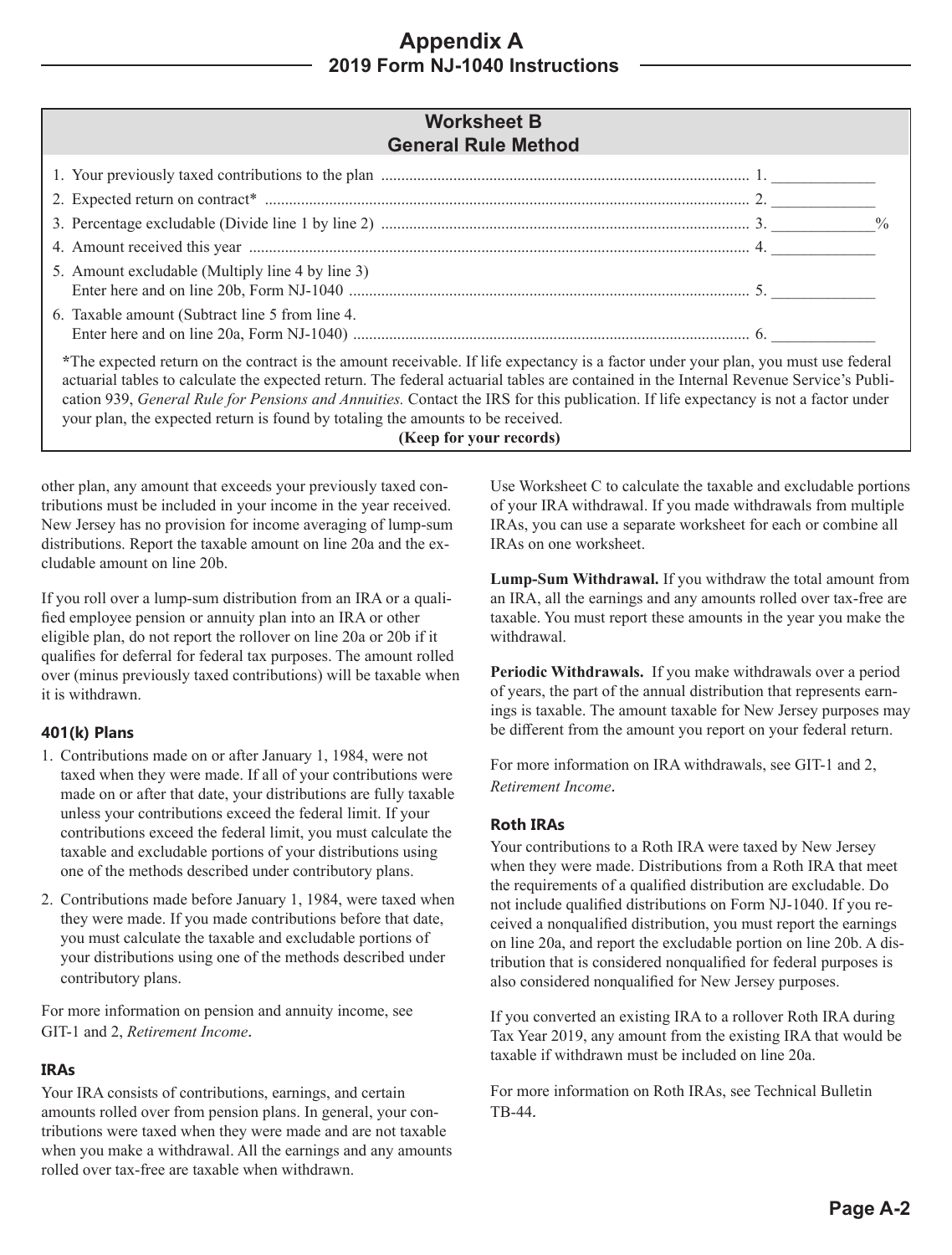#### **2019 Form NJ-1040 Instructions Appendix A**

| <b>Worksheet C - IRA Withdrawals</b>                                                                                                                                                                                                                                                                                                                                                                                                                                                                               |  |  |  |  |  |
|--------------------------------------------------------------------------------------------------------------------------------------------------------------------------------------------------------------------------------------------------------------------------------------------------------------------------------------------------------------------------------------------------------------------------------------------------------------------------------------------------------------------|--|--|--|--|--|
| Part I - Calculating Taxable and Excludable Amounts                                                                                                                                                                                                                                                                                                                                                                                                                                                                |  |  |  |  |  |
| Value of IRA on 12/31/19.<br>$\mathbf{1}$ .                                                                                                                                                                                                                                                                                                                                                                                                                                                                        |  |  |  |  |  |
| Total distributions from IRA during the tax year. Do not include tax-free rollovers 2.<br>2.                                                                                                                                                                                                                                                                                                                                                                                                                       |  |  |  |  |  |
| 3.                                                                                                                                                                                                                                                                                                                                                                                                                                                                                                                 |  |  |  |  |  |
| <b>Unrecovered Contributions:</b><br>Complete either line 4a or 4b. Then continue with line 5.<br>4a. First year of withdrawal from IRA:<br>4b. After first year of withdrawal from IRA:<br>Complete Part II. Enter amount of unrecovered contributions from line 15.  4b.<br>5. Accumulated earnings in IRA on 12/31/19.<br>6.<br>Taxable portion of this year's withdrawal. Multiply line 2 by decimal amount on<br>7.<br>Excludable portion of this year's withdrawal. Subtract line 7 from line 2. Enter<br>8. |  |  |  |  |  |
| Part II - Unrecovered Contributions (For Second and Later Years)<br>See Part III if you did not complete Worksheet C in prior years.                                                                                                                                                                                                                                                                                                                                                                               |  |  |  |  |  |
| 9. Last year's unrecovered contributions. From line 4 of last year's Worksheet C 9.                                                                                                                                                                                                                                                                                                                                                                                                                                |  |  |  |  |  |
| 10. Amount withdrawn last year. From line 2 of last year's Worksheet C  10.                                                                                                                                                                                                                                                                                                                                                                                                                                        |  |  |  |  |  |
| 11. Taxable portion of last year's withdrawal. From line 7 of last year's Worksheet C 11.                                                                                                                                                                                                                                                                                                                                                                                                                          |  |  |  |  |  |
|                                                                                                                                                                                                                                                                                                                                                                                                                                                                                                                    |  |  |  |  |  |
| 13. This year's unrecovered contributions. Subtract line 12 from line 9 13.                                                                                                                                                                                                                                                                                                                                                                                                                                        |  |  |  |  |  |
| 14. Contributions to IRA during current tax year. Do not include tax-free rollovers 14.                                                                                                                                                                                                                                                                                                                                                                                                                            |  |  |  |  |  |
| 15. Total unrecovered contributions. Add lines 13 and 14. Enter here and on line 4b 15.                                                                                                                                                                                                                                                                                                                                                                                                                            |  |  |  |  |  |
| Part III - Unrecovered Contributions (For Second and Later Years)<br>Complete this section only if you did not complete Worksheet C in prior years.                                                                                                                                                                                                                                                                                                                                                                |  |  |  |  |  |
| Calculate the amount of unrecovered contributions as follows:                                                                                                                                                                                                                                                                                                                                                                                                                                                      |  |  |  |  |  |
|                                                                                                                                                                                                                                                                                                                                                                                                                                                                                                                    |  |  |  |  |  |
| 17. Total of previous year withdrawal(s) already reported as income on prior                                                                                                                                                                                                                                                                                                                                                                                                                                       |  |  |  |  |  |
|                                                                                                                                                                                                                                                                                                                                                                                                                                                                                                                    |  |  |  |  |  |
| 19. Unrecovered contributions. Subtract line 18 from the total amount of                                                                                                                                                                                                                                                                                                                                                                                                                                           |  |  |  |  |  |
| (Keep for your records)                                                                                                                                                                                                                                                                                                                                                                                                                                                                                            |  |  |  |  |  |